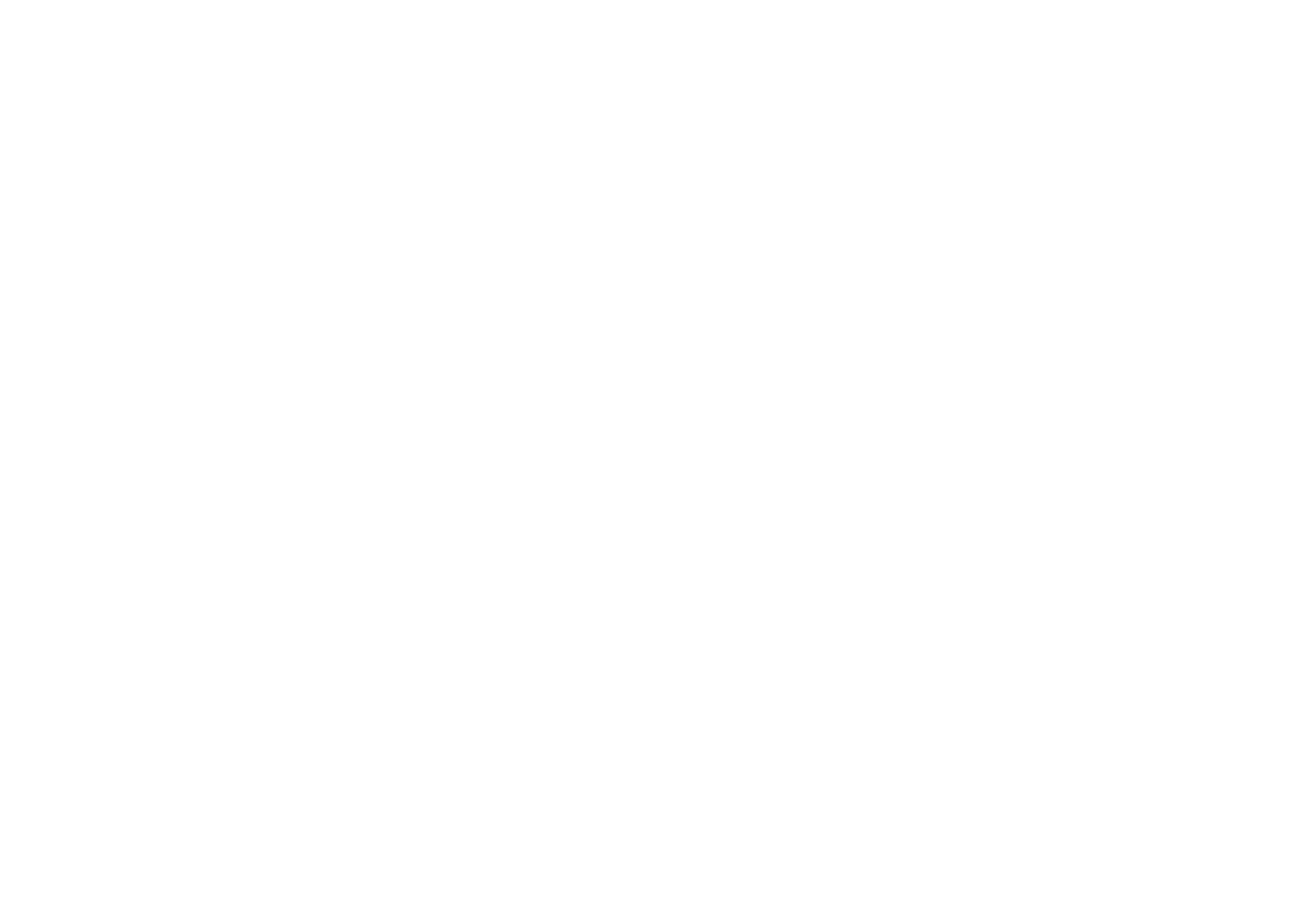| <b>Key question</b>                                                 | <b>Evidence provided</b>                                                                                                                                                                                                                                                                                                                                                                                                                                                                                                                                                                                                                                                                                                                                       |
|---------------------------------------------------------------------|----------------------------------------------------------------------------------------------------------------------------------------------------------------------------------------------------------------------------------------------------------------------------------------------------------------------------------------------------------------------------------------------------------------------------------------------------------------------------------------------------------------------------------------------------------------------------------------------------------------------------------------------------------------------------------------------------------------------------------------------------------------|
| <b>Justified</b>                                                    |                                                                                                                                                                                                                                                                                                                                                                                                                                                                                                                                                                                                                                                                                                                                                                |
| <b>Participation</b>                                                |                                                                                                                                                                                                                                                                                                                                                                                                                                                                                                                                                                                                                                                                                                                                                                |
| 1. Has the consultation process<br>allowed for effective engagement | Consultation and community engagement were carried out in accordance with the SCI, which was adopted on<br>7 <sup>th</sup> December 2007.                                                                                                                                                                                                                                                                                                                                                                                                                                                                                                                                                                                                                      |
| of all interested parties?                                          | Details of consultations undertaken which included Issues and Options, Further Options and Draft Core Strategy<br>(Preferred Options) are provided in paras 1.6 to 1.21 of the Selby District Submission Draft Core Strategy<br>(Publication Version) SDSDCS(PV) and the Pre Submission Consultation Statement.                                                                                                                                                                                                                                                                                                                                                                                                                                                |
|                                                                     | In addition separate consultations on housing delivery issues were undertaken on two occasions in connection<br>with the proposed introduction of Interim Housing policies. Firstly in February 2008 and again in<br>September/October 2010. In neither case were the Interim Policies proceeded with but the consultation<br>responses received have been taken into account within the Core Strategy preparation process. (See Paras.<br>1.8 to 1.10 and 1.18 to 1.20 of the SDSDCS Publication version)                                                                                                                                                                                                                                                     |
| <b>Research/fact finding</b>                                        |                                                                                                                                                                                                                                                                                                                                                                                                                                                                                                                                                                                                                                                                                                                                                                |
| 2. Is the content of the                                            | A brief summary of the policy content of the Strategy and its evidence base is given below:                                                                                                                                                                                                                                                                                                                                                                                                                                                                                                                                                                                                                                                                    |
| development plan document<br>justified by the evidence?             | Key issues addressed in the Core Strategy, together with references to the evidence base are set out in<br>Paragraphs 2.38 to 2.46.                                                                                                                                                                                                                                                                                                                                                                                                                                                                                                                                                                                                                            |
| 3. What is the source of the<br>evidence?                           |                                                                                                                                                                                                                                                                                                                                                                                                                                                                                                                                                                                                                                                                                                                                                                |
| 4. How up to date and convincing is                                 | <b>Spatial Development Strategy Policy CP1</b>                                                                                                                                                                                                                                                                                                                                                                                                                                                                                                                                                                                                                                                                                                                 |
| it?                                                                 | The Spatial Development Strategy relies on principles established in the Regional Spatial Strategy which<br>identifies Selby as a Principal Town. These principles are carried through into the Core Strategy (see Paragraph<br>4.3.) In interpreting the RSS spatial development principles the Core Strategy also has regard to the existing<br>settlement pattern and hierarchy. The two smaller towns within the District of Sherburn in Elmet and Tadcaster<br>are identified as local service centres having been previously identified in the Regional Settlement Study<br>undertaken by the Yorkshire and Humber Regional Assembly in. Para 4.4 of the Core Strategy refers. (see List<br>of Documents and Evidence referred to in the Core Strategy). |
|                                                                     | Designated Service Villages have been selected following assessment of key sustainability criteria (as<br>described in Background Paper No.5) and the capacity to accept further limited growth (Background Paper<br>No.6). Wherever possible, the selection also took account of community views expressed during consultation.                                                                                                                                                                                                                                                                                                                                                                                                                               |
|                                                                     | Other locational principles set out in Paragraphs 4.30 - 4.41 are founded on national planning policy, and the                                                                                                                                                                                                                                                                                                                                                                                                                                                                                                                                                                                                                                                 |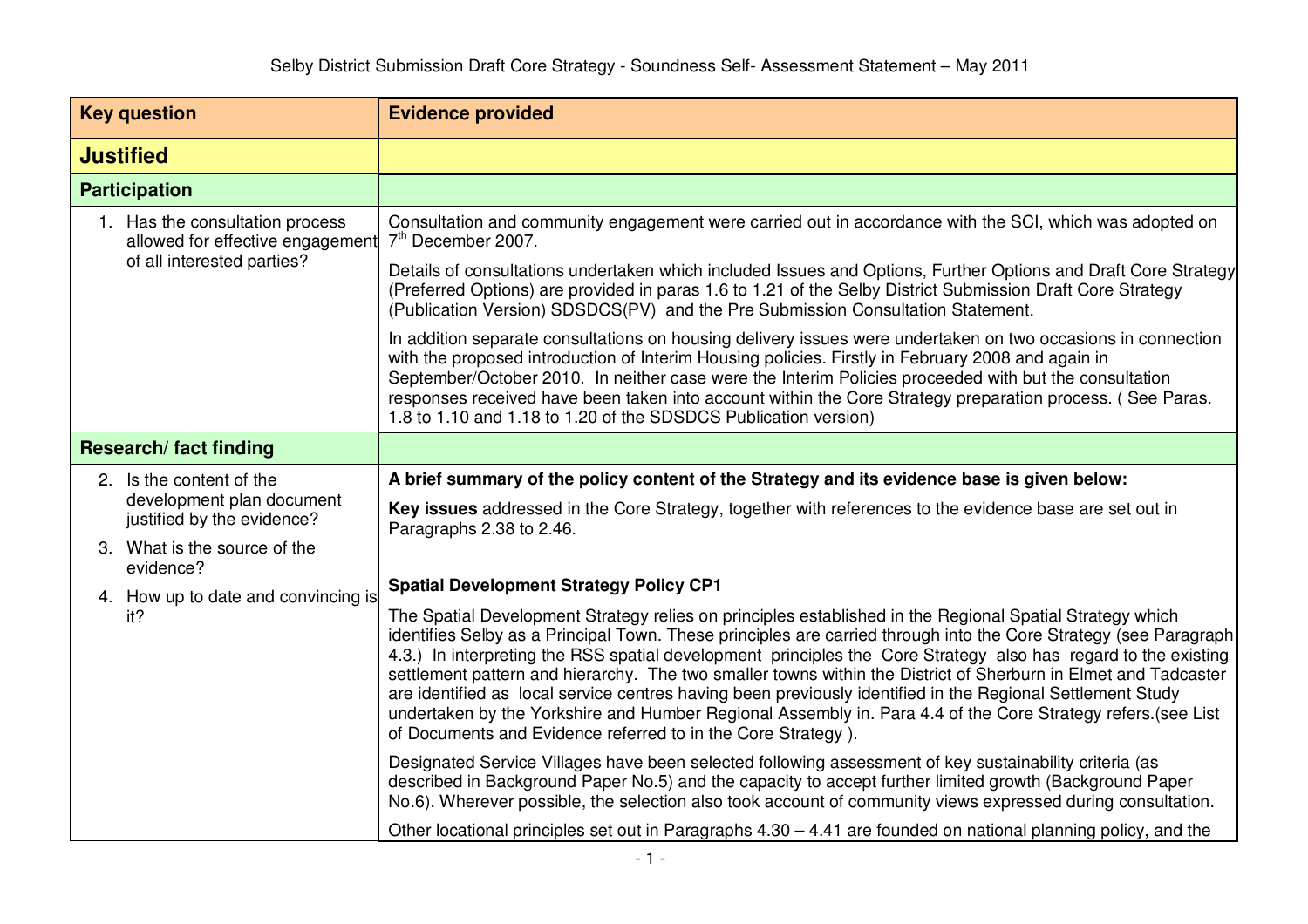| <b>Key question</b> | <b>Evidence provided</b>                                                                                                                                                                                                                                                                                                                                                                                                                                                                                                                                                                             |
|---------------------|------------------------------------------------------------------------------------------------------------------------------------------------------------------------------------------------------------------------------------------------------------------------------------------------------------------------------------------------------------------------------------------------------------------------------------------------------------------------------------------------------------------------------------------------------------------------------------------------------|
|                     | Spatial Development Strategy (Policy CP1) also reflects the strategic principles inherited from the Regional<br>Spatial Strategy in the context of the local settlement hierarchy.                                                                                                                                                                                                                                                                                                                                                                                                                   |
|                     | The approach to flood risk within the policy is in accordance with Planning Policy Statement 25 – Development<br>and Flood Risk and is underpinned by evidence in the Selby District Strategic Flood Risk Assessment Level 1<br>and 2 and associated studies.                                                                                                                                                                                                                                                                                                                                        |
|                     | Evidence for the Previously Developed Land target is contained within Background Paper 4 and the January<br>2011 Addendum which takes into account the change in the definition of PDL outlined in PPPS 3 June 2010.                                                                                                                                                                                                                                                                                                                                                                                 |
|                     | How Up to Date and Convincing                                                                                                                                                                                                                                                                                                                                                                                                                                                                                                                                                                        |
|                     | The settlement hierarchy comprising the Principal Town of Selby and the two smaller towns of Sherburn and<br>Tadcaster and the numerous villages and hamlets is based on a combination of evidence at regional and local<br>level.                                                                                                                                                                                                                                                                                                                                                                   |
|                     | Background Papers 5 and 6, referred to above, have been updated through separate addenda in January 2011.<br>The evidence identifies a number of villages which are capable of continued growth based on a combination of<br>sustainability and physical criteria. In a small number of cases where the issues are less clear cut and the<br>justification for inclusion/exclusion within the 'Designated Service Village' category is more marginal. In these<br>cases, for example concerning Appleton Roebuck, local views when backed by reasoned justification have<br>been taken into account. |
|                     | Evidence with regard to flood risk is up to date and sound. Since publication of both the Level 1 and Level 2<br>Strategic Flood Risk Assessments (in November 2008 and February 2010 respectively) the Environment<br>Agency has issued more up to date flood risk maps for the River Ouse catchment. Further work has therefore<br>been undertaken to update the Level 2 assessment which (published as an Addendum in January 2011).                                                                                                                                                              |
|                     | The evidence on past rates of previously developed land take up is up to date and sound. Reference is made in<br>background Paper No. 4 to the difficulty of predicting the future availability of PDL within the District given that<br>the urban areas are relatively small and do not contain sufficient opportunities to produce a steady stream of<br>PDL sites. Past rates have fluctuated considerably depending upon the availability of limited larger<br>opportunities.                                                                                                                    |
|                     | Management of Unplanned Residential Development within Settlements. Policy CP1A                                                                                                                                                                                                                                                                                                                                                                                                                                                                                                                      |
|                     | This policy is primarily a development management policy and is included in the Core Strategy because of the<br>historic high number of proposals affecting village settlements which cumulatively generate a high number of<br>permissions. This is an issue frequently referred to in consultation responses because of the impact on the form<br>and character of settlements. As a Development Management DPD is not programmed to be completed until                                                                                                                                            |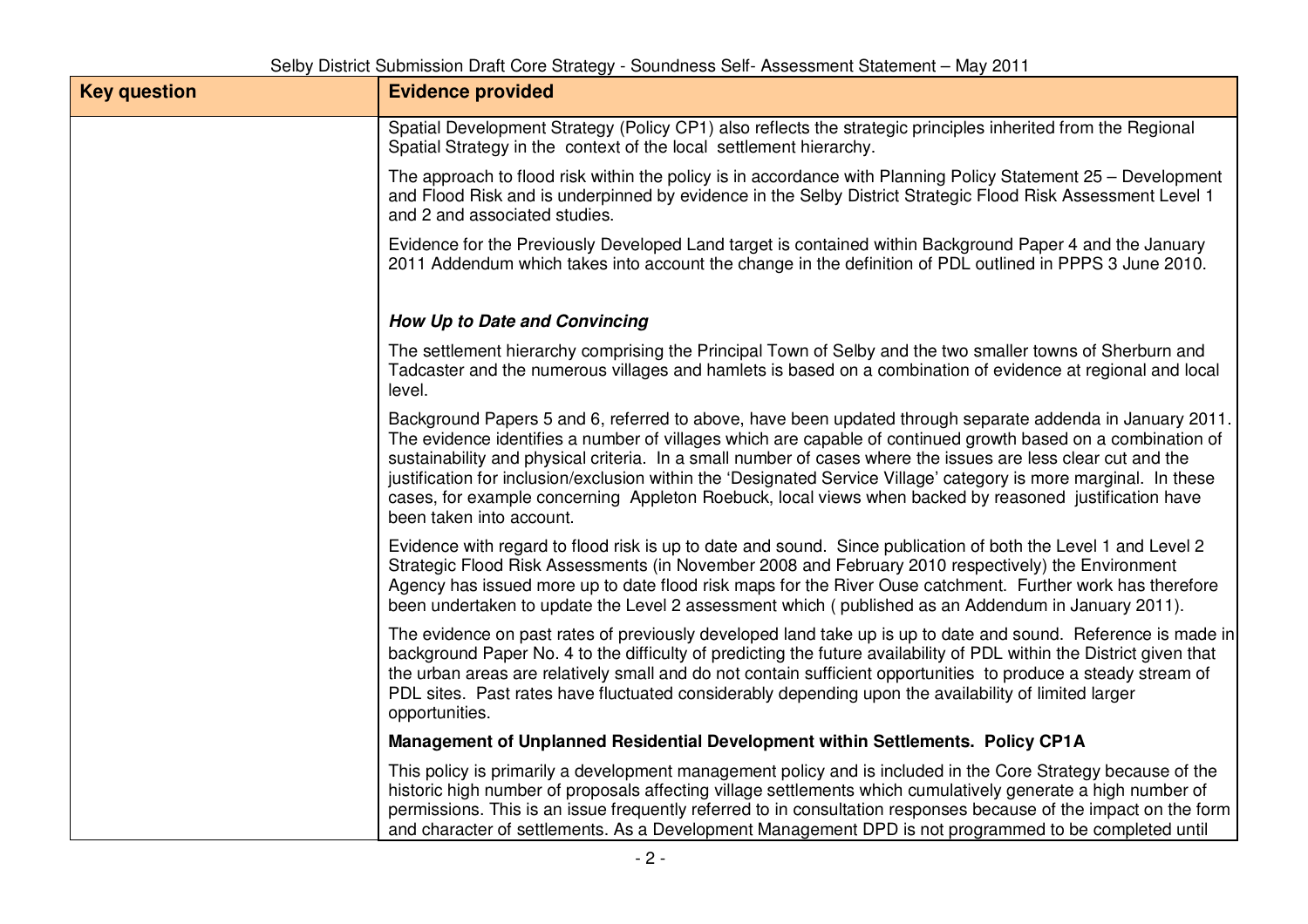| <b>Key question</b> | <b>Evidence provided</b>                                                                                                                                                                                                                                                                                                                                                                                                                                                                                                                                                                                                                                                                                                                                                                                                                                                                                |
|---------------------|---------------------------------------------------------------------------------------------------------------------------------------------------------------------------------------------------------------------------------------------------------------------------------------------------------------------------------------------------------------------------------------------------------------------------------------------------------------------------------------------------------------------------------------------------------------------------------------------------------------------------------------------------------------------------------------------------------------------------------------------------------------------------------------------------------------------------------------------------------------------------------------------------------|
|                     | June 2013 the Council have taken the view that policy guidance is necessary in the Core Strategy to ensure<br>that the overriding objective of steering growth to the most sustainable locations is not compromised through<br>significant unplanned development in smaller settlements. It also fulfills an important function in updating the<br>Council's existing policy in the light of national policy changes.                                                                                                                                                                                                                                                                                                                                                                                                                                                                                   |
|                     | How Up to Date and Convincing                                                                                                                                                                                                                                                                                                                                                                                                                                                                                                                                                                                                                                                                                                                                                                                                                                                                           |
|                     | The decision to include this policy was triggered by the publication of the revised PPS3 in June 2010 at a late<br>stage in the Core Strategy process.                                                                                                                                                                                                                                                                                                                                                                                                                                                                                                                                                                                                                                                                                                                                                  |
|                     | Consultation was undertaken on the policy in September /October 2010 with a view to adopting an Interim<br>Policy in advance of the Core Strategy. In the event this idea was not proceeded with although the response to<br>consultation which was broadly supportive across the spectrum of interests, has enabled the policy to be refined<br>prior to inclusion in the Publication version of the Core Strategy.                                                                                                                                                                                                                                                                                                                                                                                                                                                                                    |
|                     | <b>Scale and Distribution of Housing Policy CP2</b>                                                                                                                                                                                                                                                                                                                                                                                                                                                                                                                                                                                                                                                                                                                                                                                                                                                     |
|                     | The scale of housing development up to 2026 reflects that proposed within the approved (2008) Regional<br>Spatial Strategy. (See Qu.'s 5 & 6 below.)                                                                                                                                                                                                                                                                                                                                                                                                                                                                                                                                                                                                                                                                                                                                                    |
|                     | The distribution of future planned development aims to reflect the strategy principles as initially set out in the<br>Regional Spatial Strategy. After considering the evidence provided, particularly the Selby District Level 1 and<br>Level 2 Strategic Flood Risk Assessment, evidence on highway capacity (See Traffic Impact Studies<br>undertaken on behalf of SDC and NYCC by Jacobs Consultancy and Swingbridge Junction Assessment by<br>AECOM, 2010) and the Landscape Assessment (see Background Paper 10 - Landscape Appraisals, January<br>2010), the total amount of new development directed to Selby town is considered to be an appropriate target.<br>However, the surrounding villages of Barlby, Osgodby, Brayton and Thorpe Willoughby are very closely linked to<br>Selby and have capacity to supplement growth in Selby itself and reinforce the strategy's focus on the town. |
|                     | The scale of development in Tadcaster and Sherburn is broadly proportionate to the proportion of the District's<br>local needs as measured by the affordable housing need. (See Selby District Strategic Housing Market<br>Assessment 2009), However adjustments have been made to take account of local circumstances in the two<br>towns. See Paragraphs 5.16 and 5.17 of the Core Strategy.                                                                                                                                                                                                                                                                                                                                                                                                                                                                                                          |
|                     | The proportion of development proposed for the Designated Service Villages is less than their corresponding<br>proportion of affordable housing need, as this would not be compatible with the broader sustainability objectives<br>of the Strategy. The Strategy therefore recognises that a significant element of affordable housing need will be<br>met in Selby.                                                                                                                                                                                                                                                                                                                                                                                                                                                                                                                                   |
|                     |                                                                                                                                                                                                                                                                                                                                                                                                                                                                                                                                                                                                                                                                                                                                                                                                                                                                                                         |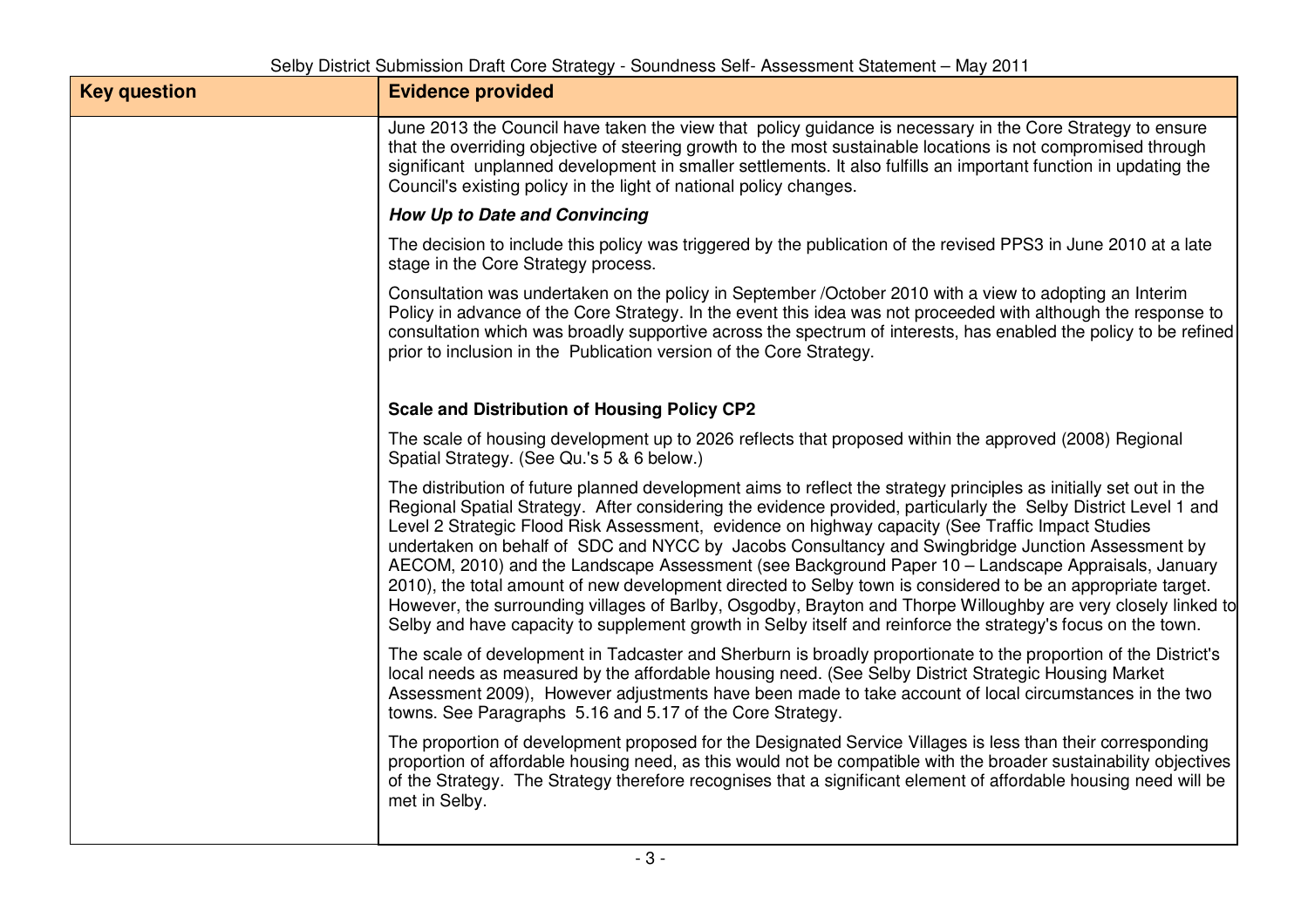| <b>Key question</b> | <b>Evidence provided</b>                                                                                                                                                                                                                                                                                                                                                                                                                                                                                                                                                                                                                                                                                                                        |
|---------------------|-------------------------------------------------------------------------------------------------------------------------------------------------------------------------------------------------------------------------------------------------------------------------------------------------------------------------------------------------------------------------------------------------------------------------------------------------------------------------------------------------------------------------------------------------------------------------------------------------------------------------------------------------------------------------------------------------------------------------------------------------|
|                     | How Up to Date and Convincing                                                                                                                                                                                                                                                                                                                                                                                                                                                                                                                                                                                                                                                                                                                   |
|                     | In terms of the planned scale of development, the Regional Spatial Strategy remains a material consideration<br>for the time being and Background Paper 9 (Local Housing Target) explains why the Council considers that the<br>scale of housing growth identified in RSS remains an appropriate target.                                                                                                                                                                                                                                                                                                                                                                                                                                        |
|                     | In terms of the spatial distribution of development, the housing distribution set out in the SDSDCS has regard to<br>the Regional Spatial Strategy framework and also reflects local circumstances within the settlements of District.                                                                                                                                                                                                                                                                                                                                                                                                                                                                                                          |
|                     | The response to consultation on the draft Core Strategy suggests that there is a majority view in favour of the<br>general thrust of the policy, aimed at concentrating growth in the Selby area. However, a range of views has<br>been expressed regarding the appropriate scale of growth in other settlements. The Core Strategy aims to<br>strike a balance between too little development within villages, which does not help their local sustainability and<br>concerns about over development, to the detriment of the environment of these smaller settlements and broader<br>sustainability objectives. A variety of views have also been expressed with regard to the level of development<br>appropriate in Sherburn and Tadcaster. |
|                     | <b>Policy CP2A</b><br><b>Olympia Park Strategic Development Site</b>                                                                                                                                                                                                                                                                                                                                                                                                                                                                                                                                                                                                                                                                            |
|                     | A strategic growth site is promoted in Selby in order to accommodate the scale of development required, and to<br>deliver the benefits of a comprehensive approach to development. The site was selected from six alternatives<br>(See Qu 7 and 8). Evidence on the viability and delivery of the site is provided in Background Paper No.7 and in<br>a Delivery Framework Document, prepared jointly by the landowners. The scheme also has a concept plan<br>prepared in consultation with the local community and key stakeholders.                                                                                                                                                                                                          |
|                     | How Up to Date and Convincing                                                                                                                                                                                                                                                                                                                                                                                                                                                                                                                                                                                                                                                                                                                   |
|                     | The evidence base for the policy is up to date and has evolved through on-going liaison with the<br>landowners/developers and key infrastructure providers and the process has been supported by ATLAS (The<br>Advisory Team for Large Applications, sponsored by CLG/HCA). This includes technical studies on flood risk<br>and highway impact assessments. The District Valuer has also provided independent advice on viability. The<br>Council is currently establishing a 'planning performance agreement' to manage the planning application<br>process.                                                                                                                                                                                  |
|                     | <b>Managing Housing Land Supply</b>                                                                                                                                                                                                                                                                                                                                                                                                                                                                                                                                                                                                                                                                                                             |
|                     | This is a procedural policy which interprets the requirements of PPS3 for the Strategy and is not directly<br>evidenced based.                                                                                                                                                                                                                                                                                                                                                                                                                                                                                                                                                                                                                  |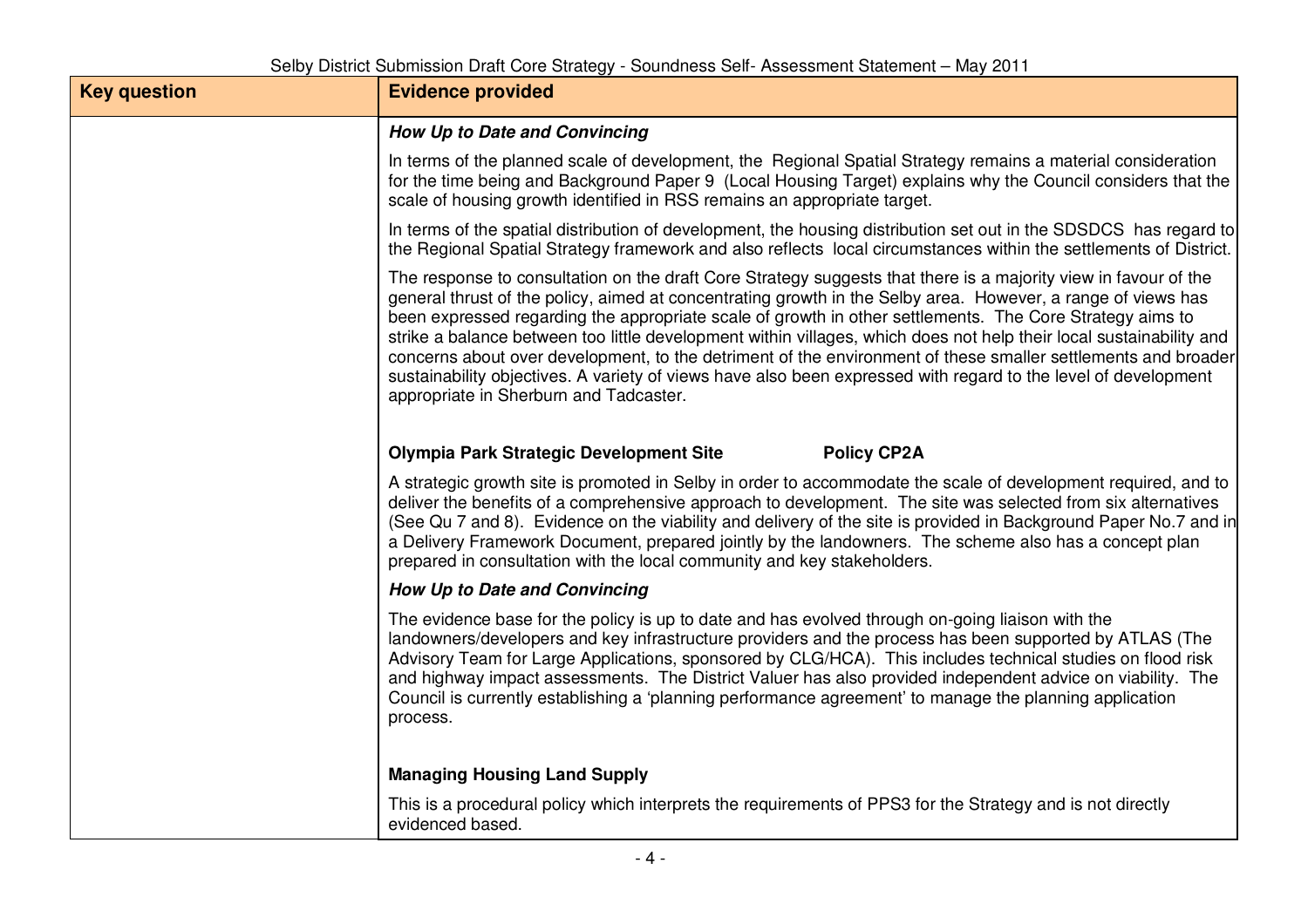| <b>Key question</b> | <b>Evidence provided</b>                                                                                                                              |
|---------------------|-------------------------------------------------------------------------------------------------------------------------------------------------------|
|                     |                                                                                                                                                       |
|                     | <b>Housing Mix - Policy CP4</b>                                                                                                                       |
|                     | Evidence for this policy is provided by the Council's Strategic Housing Market Assessment 2009.                                                       |
|                     | How Up to Date and Convincing                                                                                                                         |
|                     | The SHMA is a recent and soundly based document.                                                                                                      |
|                     | <b>Affordable Housing Policy CP5</b>                                                                                                                  |
|                     | The evidence on which this policy is based comes from:                                                                                                |
|                     | 1. The Strategic Housing Market Assessment (SHMA)<br>2009                                                                                             |
|                     | 2. The Affordable Housing Selby District Economic<br>Viability Study 2009, and                                                                        |
|                     | 3. Supplementary Small Site Threshold Testing Report<br>2010                                                                                          |
|                     | Both the Viability Study and the Small Site Threshold Testing Report were produced for the Council by DTZ                                             |
|                     | How Up to Date and Convincing                                                                                                                         |
|                     | Both studies are recent and soundly based documents. Stakeholder groups were fully involved in the<br>production of the SHMA and the Viability Study. |
|                     | <b>Rural Housing Exceptions Sites Policy CP6</b>                                                                                                      |
|                     | This is a procedural policy which interprets the requirements of PPS3 for the Strategy and is not directly<br>evidenced based.                        |
|                     | The Travelling Community - Policy CP7                                                                                                                 |
|                     | Evidence for this policy is provided by:                                                                                                              |
|                     | Gypsy and Traveller Accommodation Assessment (GTAA) for North Yorkshire 2008                                                                          |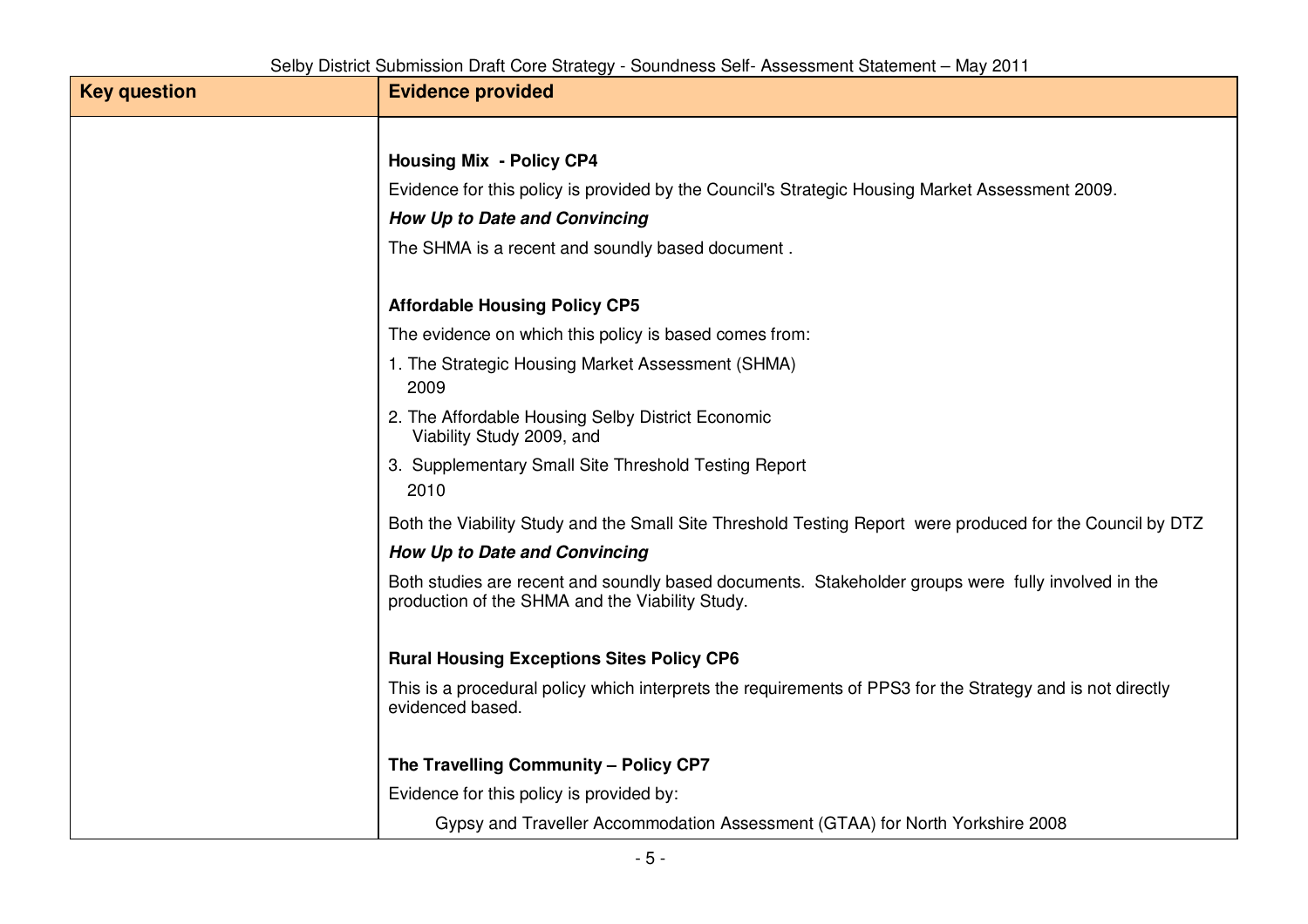| <b>Key question</b> | <b>Evidence provided</b>                                                                                                                                                                                                                                                                                                                                                                                                                                                                                                                                                 |
|---------------------|--------------------------------------------------------------------------------------------------------------------------------------------------------------------------------------------------------------------------------------------------------------------------------------------------------------------------------------------------------------------------------------------------------------------------------------------------------------------------------------------------------------------------------------------------------------------------|
|                     | North Yorkshire Accommodation Requirements for Showmen December 2009.                                                                                                                                                                                                                                                                                                                                                                                                                                                                                                    |
|                     | Both reports were produced by Arc 4                                                                                                                                                                                                                                                                                                                                                                                                                                                                                                                                      |
|                     | While the GTAA identifies a requirement for 9 pitches in the period up to 2015 in Selby District, this figure<br>reduces to 7 pitches when excluding the element of 'desired accommodation' from identified need. (The 10 pitch<br>requirement identified in the Core Strategy is intended to cater for an element of future growth). In receiving the<br>'Showmens' report the Council concluded that there is no local or historic demonstrated need for a permanent<br>site for showmen. (see Background Paper No. 13 The Travelling Community for more information). |
|                     | How Up to Date and Convincing                                                                                                                                                                                                                                                                                                                                                                                                                                                                                                                                            |
|                     | These studies and conclusions provide the latest and most robust evidence available.                                                                                                                                                                                                                                                                                                                                                                                                                                                                                     |
|                     | Access to Services, Community Facilities and Infrastructure - Policy CP8                                                                                                                                                                                                                                                                                                                                                                                                                                                                                                 |
|                     | This is primarily an enabling policy for improving infrastructure and does not rely specifically on the evidence<br>base. Evidence on existing infrastructure and future needs is available through the NYCC Local Transport Plan,<br>Selby District Recreational Open Space Strategy and Leeds City Region Green Infrastructure Strategy. The<br>infrastructure needs of the District are included in addressed in an Infrastructure Delivery Plan, which is<br>published as a separate document.                                                                       |
|                     | Scale and Distribution of Economic Growth - Policy CP9                                                                                                                                                                                                                                                                                                                                                                                                                                                                                                                   |
|                     | The evidence base for this topic area is provided by:                                                                                                                                                                                                                                                                                                                                                                                                                                                                                                                    |
|                     | Selby District Employment Land Study 2007 produced for the Council by GVA Grimley                                                                                                                                                                                                                                                                                                                                                                                                                                                                                        |
|                     | Selby District Employment Land Refresh December 2010.                                                                                                                                                                                                                                                                                                                                                                                                                                                                                                                    |
|                     | Regional Econometric Model maintained by Yorkshire Forward.                                                                                                                                                                                                                                                                                                                                                                                                                                                                                                              |
|                     | Retail, Commercial and Leisure Study (2009)                                                                                                                                                                                                                                                                                                                                                                                                                                                                                                                              |
|                     | Background Paper 12 - Promoting Economic Prosperity                                                                                                                                                                                                                                                                                                                                                                                                                                                                                                                      |
|                     | How Up to Date and Convincing                                                                                                                                                                                                                                                                                                                                                                                                                                                                                                                                            |
|                     | The evidence base is considered to be up to date and sound.                                                                                                                                                                                                                                                                                                                                                                                                                                                                                                              |
|                     | The Council's Employment Land Study was refreshed in 2010 and the Regional Econometric Model is<br>maintained continuously by Yorkshire Forward.                                                                                                                                                                                                                                                                                                                                                                                                                         |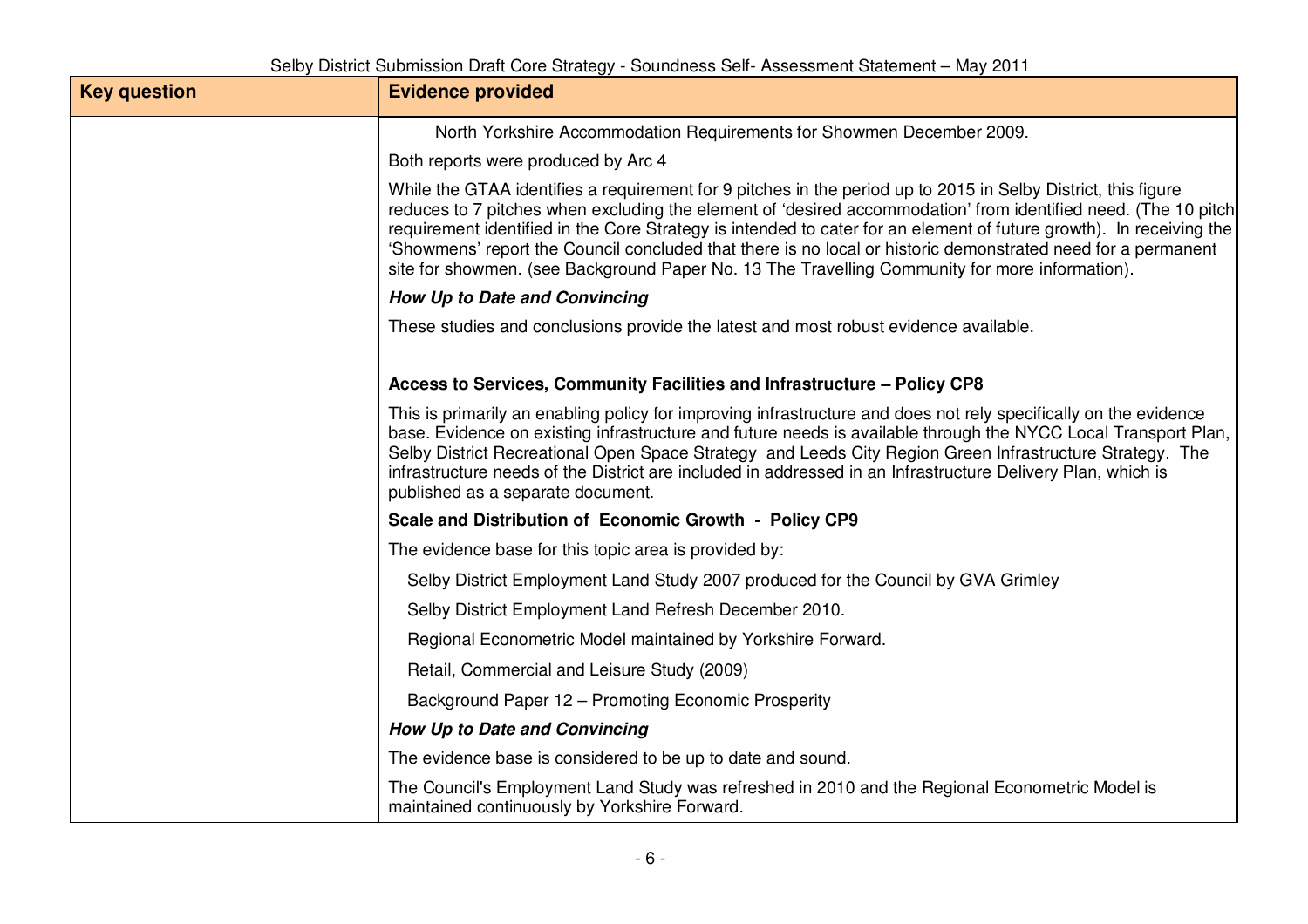| <b>Key question</b> | <b>Evidence provided</b>                                                                                                                                                                                                     |
|---------------------|------------------------------------------------------------------------------------------------------------------------------------------------------------------------------------------------------------------------------|
|                     | Background Paper 12 Promoting Economic Prosperity was published in January 2011.                                                                                                                                             |
|                     | <b>Rural Diversification - Policy CP10</b>                                                                                                                                                                                   |
|                     | This is a procedural policy which interprets the requirements of PPS4 for the Strategy and is not directly<br>evidenced based.                                                                                               |
|                     | <b>Town Centres and Local Services - Policy CP11</b>                                                                                                                                                                         |
|                     | The evidence for this policy primarily comes from :                                                                                                                                                                          |
|                     | 1. Selby Retail, Commercial and Leisure Study 2009<br>produced for the Council by Drivers Jonas.                                                                                                                             |
|                     | <b>Employment Land Refresh 2010</b><br>2.                                                                                                                                                                                    |
|                     | 3. Background Paper 12 - Promoting Economic<br>Prosperity.                                                                                                                                                                   |
|                     | How Up to Date and Convincing                                                                                                                                                                                                |
|                     | The retail Study is considered to be up to date and sound.                                                                                                                                                                   |
|                     | <b>Sustainable Development and Climate Change - Policy CP12</b>                                                                                                                                                              |
|                     | Background Paper 8, - Climate Change and Sustainable Development provided the principle reference point<br>deriving evidence from both national and regional sources                                                         |
|                     | Selby Strategic Flood Risk Assessment (Level 1 and 2) and the accompanying sequential test are also relevant                                                                                                                 |
|                     | How Up to Date and Convincing                                                                                                                                                                                                |
|                     | It is considered the evidence is up to date and sound. However, other than for flood risk, there is only limited<br>evidence available at District level which inhibits setting more locally specific targets at this stage. |
|                     | Improving Resource Efficiency and Renewable Energy Policies CP13 and 14                                                                                                                                                      |
|                     | Evidence for the national context is contained in:                                                                                                                                                                           |
|                     | PPS22 (Renewable Energy)                                                                                                                                                                                                     |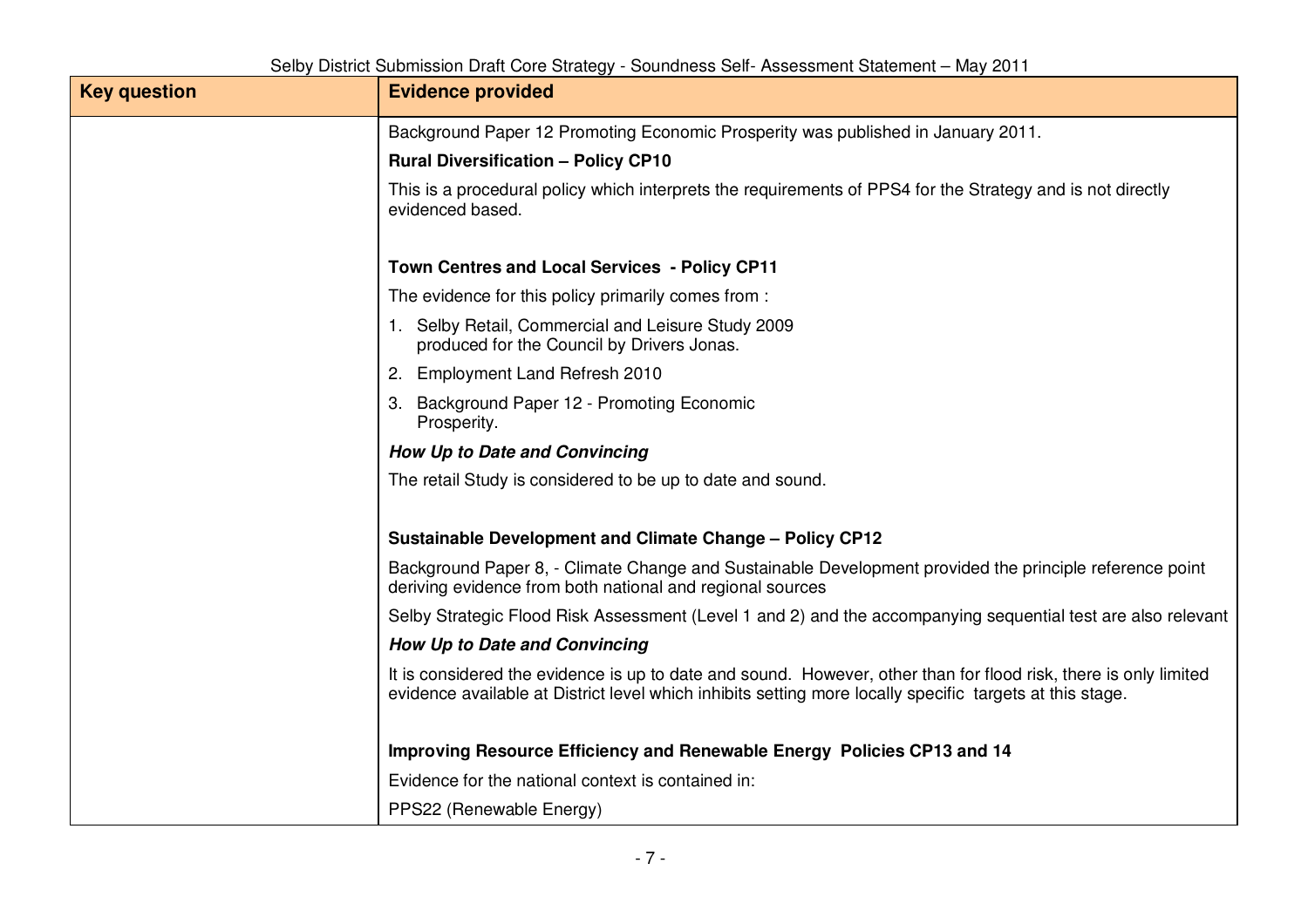| <b>Key question</b> | <b>Evidence provided</b>                                                                                                                                                                                                                                   |
|---------------------|------------------------------------------------------------------------------------------------------------------------------------------------------------------------------------------------------------------------------------------------------------|
|                     | Companion Guide to PPS1 (Delivering Sustainable Development)                                                                                                                                                                                               |
|                     | UK Renewable Energy Strategy 2009                                                                                                                                                                                                                          |
|                     | UK Low Carbon Transition Plan 2009                                                                                                                                                                                                                         |
|                     | Sub Regional Studies are considered in Background Paper 8 Climate Change and Sustainable Development                                                                                                                                                       |
|                     | How Up to Date and Convincing                                                                                                                                                                                                                              |
|                     | It is considered the evidence is up to date and sound. However, there is a lack of evidence specifically at the<br>District level which prevents the policies being very specific to the District.                                                         |
|                     | <b>Protecting and Enhancing the Environment</b>                                                                                                                                                                                                            |
|                     | Studies and schedules which provide the evidence base for this topic are:                                                                                                                                                                                  |
|                     | Selby Biodiversity Action Plan 2004                                                                                                                                                                                                                        |
|                     | 'A Living Landscape' - Yorkshire Wildlife Trust                                                                                                                                                                                                            |
|                     | Leeds City Region Green Infrastructure Plan                                                                                                                                                                                                                |
|                     | Health, place and nature - How outdoor environments influence health and well-being; a knowledge base. -<br>Sustainable Development Commission 2008                                                                                                        |
|                     | Schedules of:                                                                                                                                                                                                                                              |
|                     | Special Areas for Conservation under the UK Natura 2000                                                                                                                                                                                                    |
|                     | Sites of Special Scientific Interest                                                                                                                                                                                                                       |
|                     | Historic Landscapes, Parks and Gardens and Historic Battlefields                                                                                                                                                                                           |
|                     | Sites of Importance for Nature Conservation (North Yorkshire County Council                                                                                                                                                                                |
|                     | Conservation Areas and Conservation Character Assessments (1995 -2003)                                                                                                                                                                                     |
|                     | Heritage at Risk register                                                                                                                                                                                                                                  |
|                     | How Up to Date and Convincing                                                                                                                                                                                                                              |
|                     | The evidence is considered to be up to date and sound. Although the policy is relatively general, the evidence<br>does demonstrate the character of the District and allows the policy to emphasise those aspects most relevant<br>to this rural District. |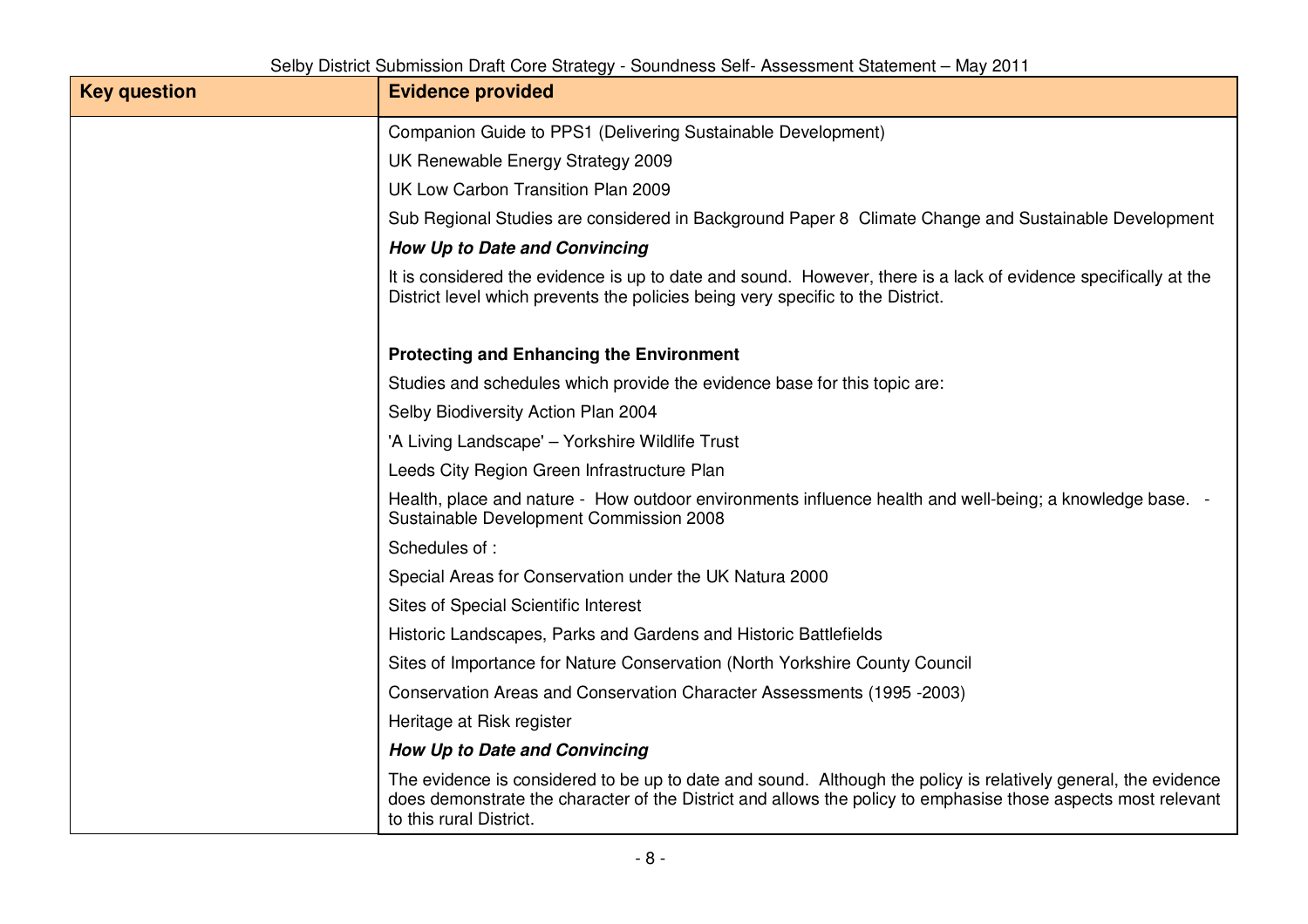|  | <b>Key question</b>                                 | <b>Evidence provided</b>                                                                                                                                                                                                                                                                                                                                                                                                                                   |
|--|-----------------------------------------------------|------------------------------------------------------------------------------------------------------------------------------------------------------------------------------------------------------------------------------------------------------------------------------------------------------------------------------------------------------------------------------------------------------------------------------------------------------------|
|  |                                                     | <b>Design Quality Policy CP16</b>                                                                                                                                                                                                                                                                                                                                                                                                                          |
|  |                                                     | Evidence for the objectives of Design policy is included in:                                                                                                                                                                                                                                                                                                                                                                                               |
|  |                                                     | Selby Sustainable Community Strategy,                                                                                                                                                                                                                                                                                                                                                                                                                      |
|  |                                                     |                                                                                                                                                                                                                                                                                                                                                                                                                                                            |
|  |                                                     | Selby Climate Change Strategy                                                                                                                                                                                                                                                                                                                                                                                                                              |
|  |                                                     | Selby District Community Safety Partnership Plan 2008 -2011.                                                                                                                                                                                                                                                                                                                                                                                               |
|  |                                                     | Secured by Design                                                                                                                                                                                                                                                                                                                                                                                                                                          |
|  |                                                     | <b>Building for Life Standards</b>                                                                                                                                                                                                                                                                                                                                                                                                                         |
|  |                                                     | Code for Sustainable Homes and BREEAM standards                                                                                                                                                                                                                                                                                                                                                                                                            |
|  |                                                     | Lifetime Homes standards                                                                                                                                                                                                                                                                                                                                                                                                                                   |
|  |                                                     | <b>Village Design Statements</b>                                                                                                                                                                                                                                                                                                                                                                                                                           |
|  |                                                     | How Up to Date and Convincing                                                                                                                                                                                                                                                                                                                                                                                                                              |
|  |                                                     | The evidence is considered to be up to date and sound. Although the policy is relatively general, the evidence<br>does demonstrate the high quality environment and character of the District (reflected in the District Portrait)<br>which allows the policy to emphasise those aspects most relevant to this rural District.                                                                                                                             |
|  | 5. What assumptions had to be                       | <b>Assumptions</b>                                                                                                                                                                                                                                                                                                                                                                                                                                         |
|  | made in preparing the<br>development plan document? | The following broad assumptions are considered fundamental to the Core Strategy. They do not include more<br>detailed conclusions drawn directly from evidence on individual policies which are dealt with in the previous                                                                                                                                                                                                                                 |
|  | 6. Are the assumptions reasonable<br>and justified? | section and following sections as appropriate.                                                                                                                                                                                                                                                                                                                                                                                                             |
|  |                                                     | <b>RSS</b>                                                                                                                                                                                                                                                                                                                                                                                                                                                 |
|  |                                                     | Throughout the preparation of the Core Strategy until the change of Government in May 2010, the assumption<br>had been made that the Regional Spatial Strategy would be adopted and remain in force for 15 years or more.<br>This was considered to be a reasonable assumption until the new Government indicated that the Regional<br>Spatial Strategy will have a limited life as a statutory development plan document.                                 |
|  |                                                     | The Council's reaction to the proposed cancellation of RSS is set out at the beginning of the Core Strategy<br>document in an explanatory statement. The statement refers to the fact that the Core Strategy is compliant with<br>RSS, but not withstanding whether RSS remains in force or not, the RSS evidence which has informed the<br>preparation of the Core strategy, remains relevant having been tested through consultation and at Examination. |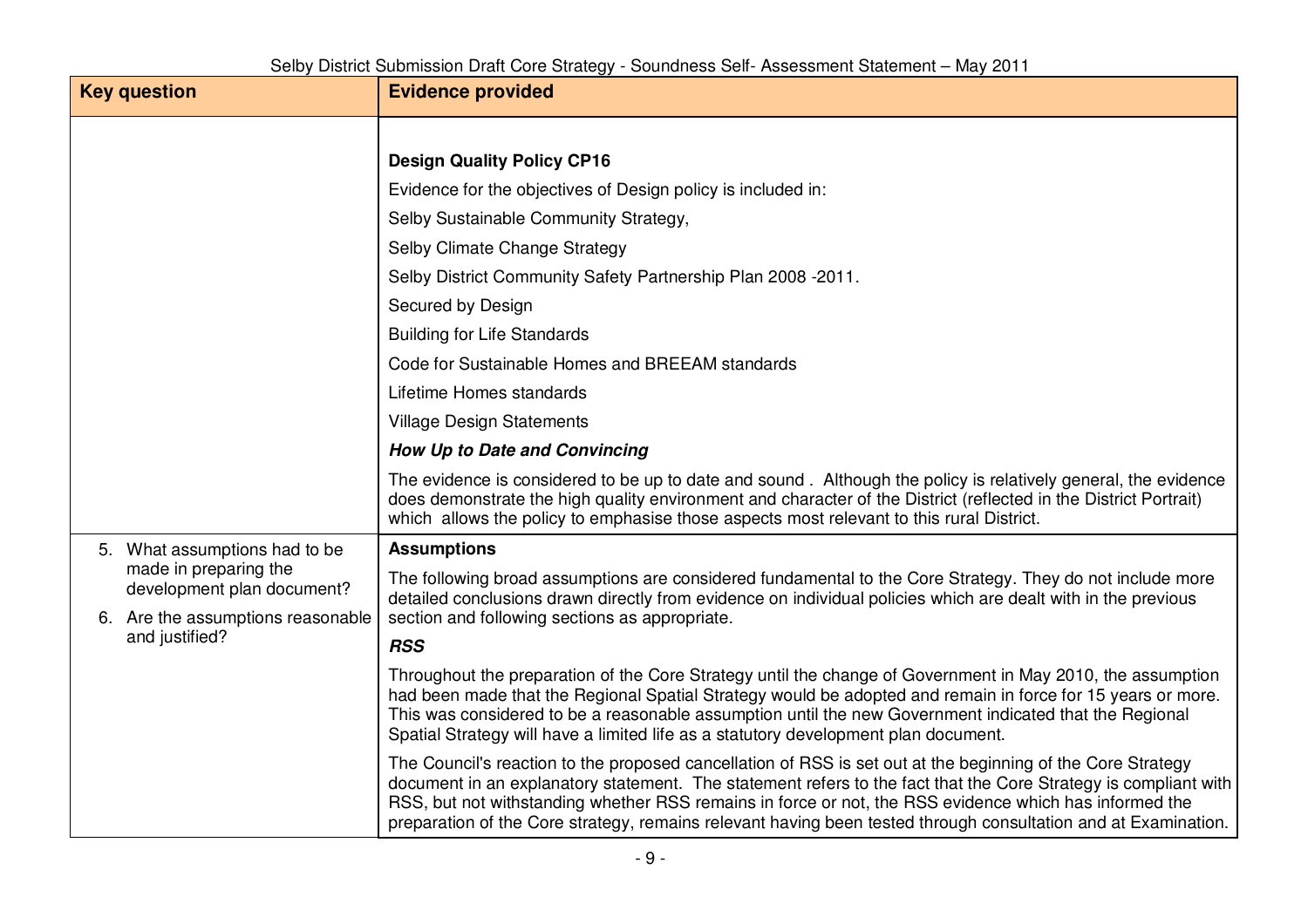| <b>Key question</b> | <b>Evidence provided</b>                                                                                                                                                                                                                                                                                                                                                                                                                                                                                                                                                                                  |
|---------------------|-----------------------------------------------------------------------------------------------------------------------------------------------------------------------------------------------------------------------------------------------------------------------------------------------------------------------------------------------------------------------------------------------------------------------------------------------------------------------------------------------------------------------------------------------------------------------------------------------------------|
|                     | <b>Affordable Housing</b>                                                                                                                                                                                                                                                                                                                                                                                                                                                                                                                                                                                 |
|                     | <b>Scale and Distribution</b>                                                                                                                                                                                                                                                                                                                                                                                                                                                                                                                                                                             |
|                     | An assumption has been made that the provision of affordable housing in association with private housing<br>development will be constrained by the scale and distributional strategies adopted for the latter. Potential<br>alternatives are discussed below, but it has to be assumed that, unless there is an increase in dedicated funding<br>for affordable housing the amount and distribution of affordable housing will be primarily governed by the scale<br>and distribution of private housing.                                                                                                 |
|                     | The implications of this assumption are that affordable housing will not be provided on the scale of need<br>indicated in the Strategic Housing Market Assessment and will not necessarily be provided in the settlements<br>where it arises, but will be focused more on Selby rather than in the villages.                                                                                                                                                                                                                                                                                              |
|                     | Is this reasonable and justified?                                                                                                                                                                                                                                                                                                                                                                                                                                                                                                                                                                         |
|                     | The overall scale and distribution of new housing development proposed are considered to be the most<br>appropriate to meet the the main planning aims and objectives of national planning guidance, the Regional<br>Spatial Strategy which have strong sustainability and environmental themes. The Core Strategy has also taken<br>into account the varying capacities of the District's settlements. (See Background Papers 5,6 and 9 and the<br>Spatial Development Strategy Paragraphs $4.15 - 4.29$ ) and concluded that the distribution of housing<br>development as now proposed is the optimum. |
|                     | The Council considers that without higher levels of dedicated funding for affordable housing, there is no<br>alternative but to accept the constraints to affordable housing provision created by the reliance on market<br>housing provision.                                                                                                                                                                                                                                                                                                                                                            |
|                     | <b>Climate Change</b>                                                                                                                                                                                                                                                                                                                                                                                                                                                                                                                                                                                     |
|                     | The Core Strategy assumes that the evidence that suggests that significant climate change is occurring,<br>primarily as a result of $CO2$ emissions is accurate.                                                                                                                                                                                                                                                                                                                                                                                                                                          |
|                     | Is this reasonable and justified?                                                                                                                                                                                                                                                                                                                                                                                                                                                                                                                                                                         |
|                     | This assumption is based on national guidance and evidence, and there is a requirement to produce DPD<br>documents in accordance with national policy. In any case the policies being promoted to achieve sustainable<br>development and greater energy efficiency remain appropriate to protect natural resources in the face of ever<br>increasing pressures, to help overcome 'fuel poverty' and to reduce reliance on the national grid. Current weak<br>economic conditions also focus attention on realising the potential for financial savings through greater energy<br>efficiency.              |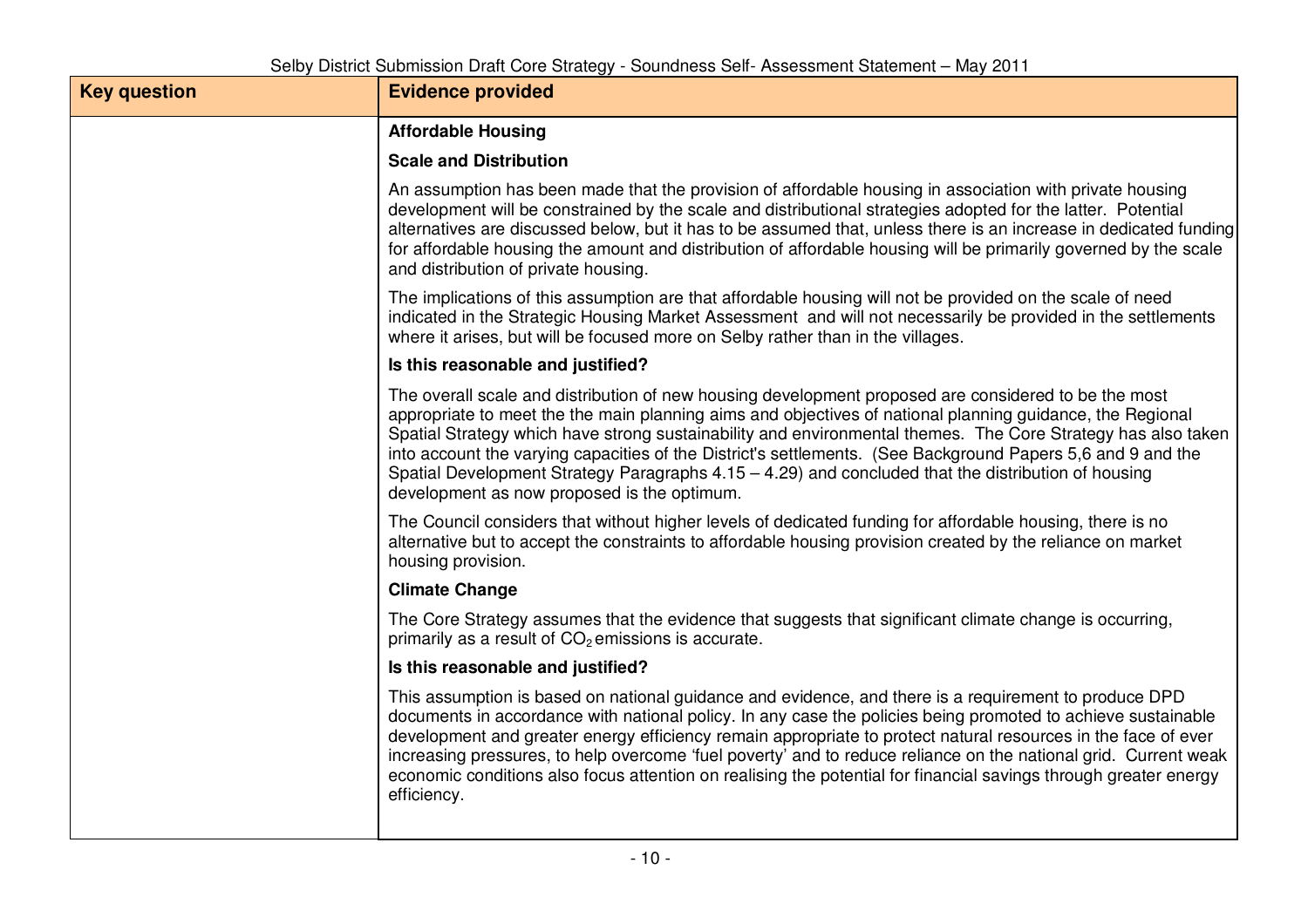|                     | <b>Key question</b>                                                                                                                                                                         | <b>Evidence provided</b>                                                                                                                                                                                                                                                                                                                                                                                                                       |
|---------------------|---------------------------------------------------------------------------------------------------------------------------------------------------------------------------------------------|------------------------------------------------------------------------------------------------------------------------------------------------------------------------------------------------------------------------------------------------------------------------------------------------------------------------------------------------------------------------------------------------------------------------------------------------|
|                     |                                                                                                                                                                                             | <b>Minimising the Need to Travel</b>                                                                                                                                                                                                                                                                                                                                                                                                           |
|                     |                                                                                                                                                                                             | The Core Strategy objective (8) of minimising the need to travel is based on the same assumptions made with<br>regard to climate change and also reflects the resource inefficiency of petrol and oil driven fuelled engines. The<br>assumption is made that this will continue to be a significant issue over the life of the Strategy.                                                                                                       |
|                     |                                                                                                                                                                                             | Is this reasonable and justified?                                                                                                                                                                                                                                                                                                                                                                                                              |
|                     |                                                                                                                                                                                             | This is considered to be a reasonable and justified objective over the life of the Core Strategy, given the<br>increasing national consensus in favour of less harmful means of travel, balanced with short term economic<br>restrictions on expanding public transport.                                                                                                                                                                       |
| <b>Alternatives</b> |                                                                                                                                                                                             |                                                                                                                                                                                                                                                                                                                                                                                                                                                |
|                     | 7. Can it be shown that the<br>council's chosen approach is the<br>most appropriate given the                                                                                               | Alternative approaches and policy options are identified at an early stage of preparation in an Issues and<br>Options Paper which was consulted on in May 2006 and a Further Options Report which was consulted on in<br>November 2008. Further details are provided in the Consultation Statement.                                                                                                                                            |
|                     | reasonable alternatives?<br>8. Have realistic alternatives been<br>considered and is there a clear<br>audit trail showing how and why<br>the preferred strategy/approach<br>was arrived at? | Reasons for rejecting particular options are set out at the end of each section in the Consultation Draft Core<br>Strategy published February 2010                                                                                                                                                                                                                                                                                             |
|                     |                                                                                                                                                                                             | The most commented on alternatives considered during the preparation process concerning housing growth<br>particularly the distribution of new housing, the identification of strategic housing sites and the allternative<br>approaches to the provision of affordable housing.                                                                                                                                                               |
|                     | 9. Where a balance had to be<br>struck in taking decisions<br>between competing alternatives<br>is it clear how and why these<br>decisions were made?                                       | <b>Distribution of Housing Development</b>                                                                                                                                                                                                                                                                                                                                                                                                     |
|                     |                                                                                                                                                                                             | The Issues and Options consultation addressed this issue at the start of the preparation process when there<br>was a broadly even split of support between options focussing development on Selby and/or Selby and the<br>market towns of Tadcaster and Sherburn in Elmet, and those proposing a wider distribution of development<br>including the villages. (See Appendix1 to Appendix D of the Draft Core Strategy Consultation Statement). |
|                     |                                                                                                                                                                                             | The preferred strategy of focussing development on Selby was selected for the following reasons.                                                                                                                                                                                                                                                                                                                                               |
|                     |                                                                                                                                                                                             | The more diverse strategies were considered to be contrary to the Regional Spatial Strategy. For broad<br>sustainability reasons, this strategy focussed development on the larger urban areas which limited growth<br>outside Selby itself to that required to meet local needs.                                                                                                                                                              |
|                     |                                                                                                                                                                                             | The option focussing development on Selby was assessed as the most sustainable by the Sustainability<br>Appraisal.                                                                                                                                                                                                                                                                                                                             |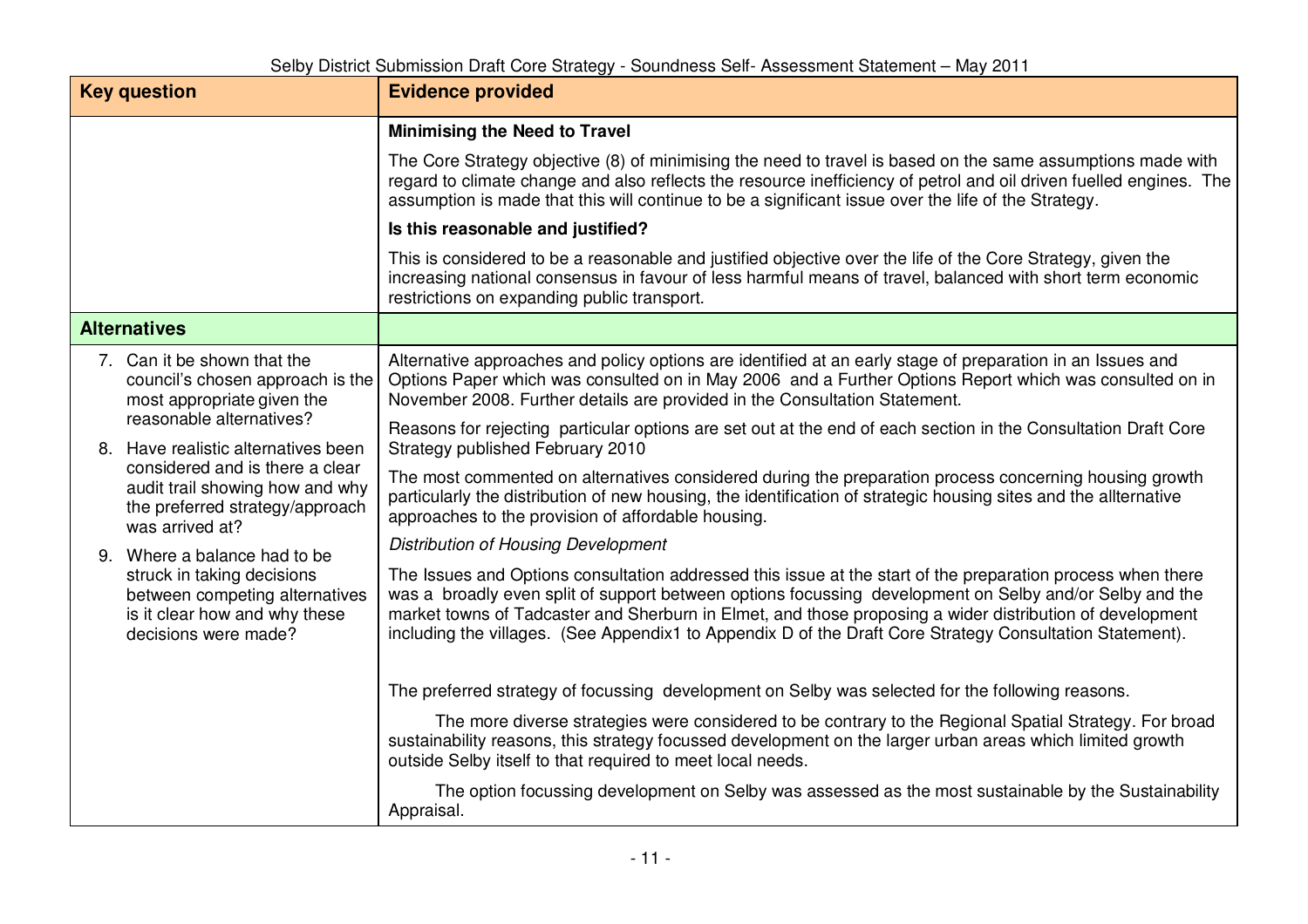| <b>Key question</b> | <b>Evidence provided</b>                                                                                                                                                                                                                                                                                                                                                                                                                                                                                                                                                                                                     |
|---------------------|------------------------------------------------------------------------------------------------------------------------------------------------------------------------------------------------------------------------------------------------------------------------------------------------------------------------------------------------------------------------------------------------------------------------------------------------------------------------------------------------------------------------------------------------------------------------------------------------------------------------------|
|                     | However, when viewed in a more local context, limited development of an appropriate scale may be argued to<br>assist in maintaining the vitality of individual settlements and its facilities, thereby balancing to some extent the<br>broader view of sustainability. The undercurrent of support for some limited development within village<br>settlements, particularly in the most sustainable ones chosen as Designated Service Villages, has been taken<br>into account as far as possible in the final Strategy, whilst still remaining faithful to the principles embedded<br>within the Regional Spatial Strategy. |
|                     | <b>Strategic Housing Sites - Selby</b>                                                                                                                                                                                                                                                                                                                                                                                                                                                                                                                                                                                       |
|                     | In pursuing a strategy focussing the majority of housing development in the Selby area, it was recognised that<br>there would be a need for at least one strategic extension to the town. Six potential sites were identified and<br>were the subject of a thorough analysis (See Background Paper No.7) and public consultation at the Further<br>Options stage.                                                                                                                                                                                                                                                            |
|                     | Following this stage Sites A (Cross Hills) and D (Olympia Park) were selected as sites included within the<br>Consultation Draft Core Strategy (February 2010), which also took into account the result of a sequential test<br>undertaken as part of PPG25 Strategic Flood Risk Assessment These two sites received the most favourable<br>responses during the consultation on the Further Options report. (see background paper No. 7 Strategic<br>Development Sites)                                                                                                                                                     |
|                     | Following consideration of the response to the Draft Core Strategy Site A was subsequently de-selected as it<br>was considered that the necessary groundwork to justify its commercial viability and ensure its implementation<br>was not sufficiently advanced for it to be included as a Strategic Site at this stage.                                                                                                                                                                                                                                                                                                     |
|                     | <b>Affordable Housing Policy</b>                                                                                                                                                                                                                                                                                                                                                                                                                                                                                                                                                                                             |
|                     | The affordable housing policy was unable to be fully developed until the Housing Market Assessment and the<br>Economic Viability Study had been completed. The latter was completed in August 2009.                                                                                                                                                                                                                                                                                                                                                                                                                          |
|                     | Percentage Affordable Requirement                                                                                                                                                                                                                                                                                                                                                                                                                                                                                                                                                                                            |
|                     | Using the evidence of the potential variations in economic viability provided by the EVS, the Draft Core Strategy<br>Policy CP5 aimed to provide a more flexible approach to these volatile economic circumstances by reviewing<br>the percentage affordable requirement, through Supplementary Planning documents rather than the policy itself.                                                                                                                                                                                                                                                                            |
|                     | Although a number of respondents welcomed this flexibility, others questioned the appropriateness of using<br>supplementary guidance in this way. After further consideration and taking account of the other potential<br>variables of economic viability, e.g the geographical location, the size of the development and individual site<br>characteristics, the conclusion was reached that there would always be limitations on the applicability of any<br>general requirement which offset the value of attempting to provide regular reviews.                                                                         |
|                     | Consequently the Council has abandoned the proposal to include interim percentage requirements within SPDs                                                                                                                                                                                                                                                                                                                                                                                                                                                                                                                   |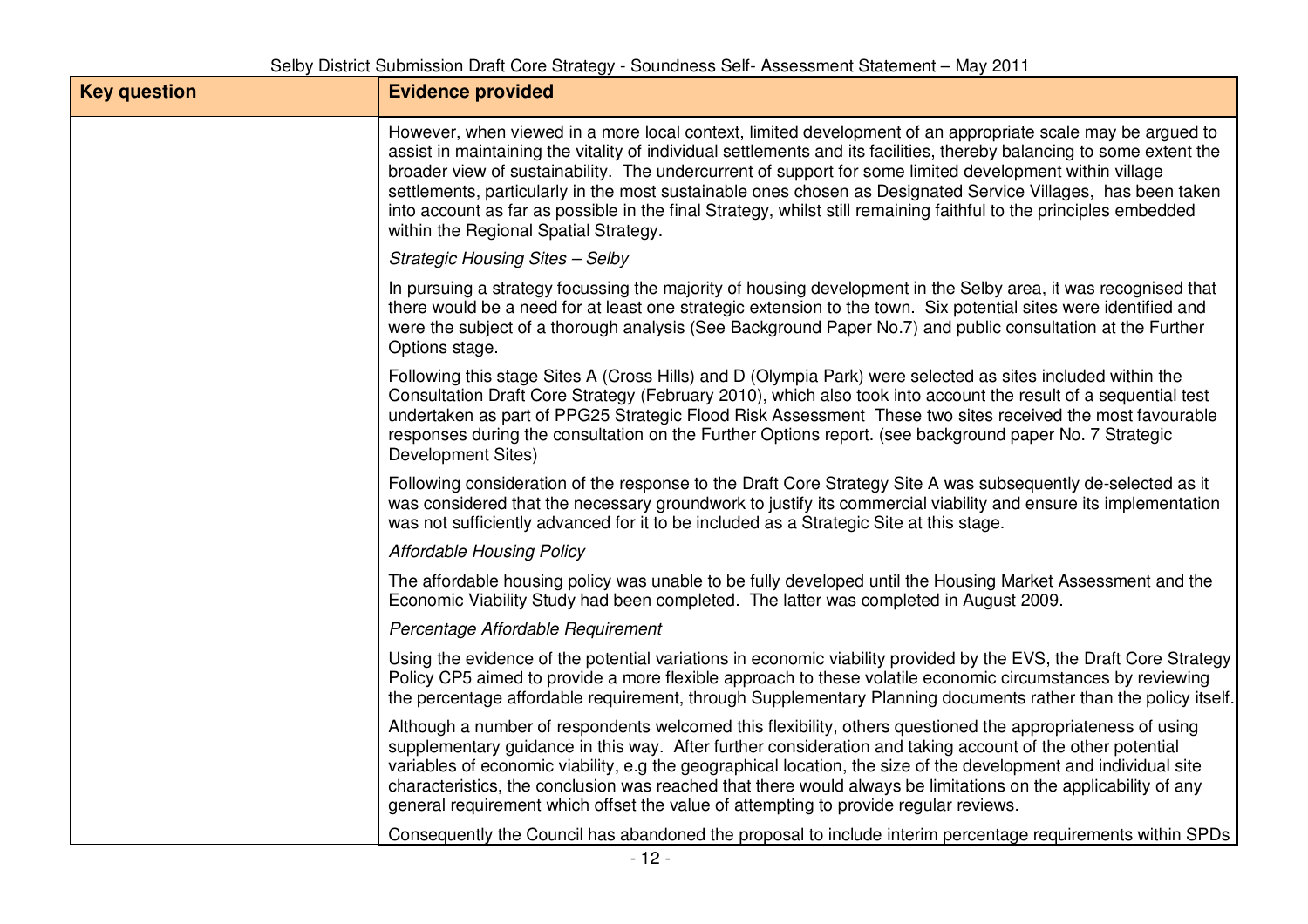| <b>Key question</b>                                                                                                                                                                                                     | <b>Evidence provided</b>                                                                                                                                                                                                                                                                                                                                                                                                                                                                                                                                 |
|-------------------------------------------------------------------------------------------------------------------------------------------------------------------------------------------------------------------------|----------------------------------------------------------------------------------------------------------------------------------------------------------------------------------------------------------------------------------------------------------------------------------------------------------------------------------------------------------------------------------------------------------------------------------------------------------------------------------------------------------------------------------------------------------|
|                                                                                                                                                                                                                         | and adopted an alternative approach which sets out the upper parameter of its aspirations for affordable<br>housing provision, given favourable economic circumstances, as tested in the EVS.                                                                                                                                                                                                                                                                                                                                                            |
|                                                                                                                                                                                                                         | It is acknowledged that there will be circumstances, particularly in the short term, when this target cannot be met<br>and that there is flexibility on an individual scheme basis. However, it does provide a degree of certainty for<br>developers in terms of an upper limit on the requirement.                                                                                                                                                                                                                                                      |
|                                                                                                                                                                                                                         | The approach may be criticised as leading to a higher proportion of cases where individual viability assessments<br>have to be commissioned. However, in practice, in the present difficult circumstances, most schemes are the<br>subject of such assessments in order to achieve a satisfactory negotiated settlement. Given the number of<br>variable factors involved in viability, it is unlikely this approach would be significantly more onerous for the<br>developer or the authority.                                                          |
|                                                                                                                                                                                                                         | Thresholds for On-Site Provision                                                                                                                                                                                                                                                                                                                                                                                                                                                                                                                         |
|                                                                                                                                                                                                                         | Policy CP5 - Affordable Housing - in the draft Core Strategy acknowledged the fact that 60% of affordable<br>housing need arises outside Selby and attempted to achieve the provision of affordable housing in smaller<br>settlements and on smaller sites. A threshold of 3 dwellings was proposed in Secondary Villages in order to<br>encourage some limited provision closest to where the need arises.                                                                                                                                              |
|                                                                                                                                                                                                                         | The lower thresholds were challenged at the Draft Core strategy stage consultation by a number of respondents<br>and the Council therefore commissioned further work in order to test the viability. The conclusion of this work<br>was that the 3 and 5 unit thresholds would not be sufficiently viable in even the most favourable conditions and<br>that 10 units would be the minimum threshold at which on-site provision could be sufficiently viable. A higher<br>threshold for the provision of affordable housing has therefore been proposed. |
| 10. Does the sustainability appraisal<br>show how the different options<br>perform and is it clear that<br>sustainability considerations<br>informed the content of the<br>development plan document<br>from the start? | Chapter 5 of the Sustainability Appraisal provides a comprehensive commentary on the inter-relationship<br>between the Sustainability Appraisal and the Core Strategy production process.                                                                                                                                                                                                                                                                                                                                                                |
|                                                                                                                                                                                                                         | Chapter 6 provides a comprehensive sustainability assessment of each policy.                                                                                                                                                                                                                                                                                                                                                                                                                                                                             |
|                                                                                                                                                                                                                         | A separate SA on strategic development site options had previously been undertaken in conjunction with the<br>publication of Further Options Report and details are reproduced in the Final SA report                                                                                                                                                                                                                                                                                                                                                    |
| 11. Does the development plan<br>document adequately expand<br>upon regional guidance rather<br>than simply duplicate it?                                                                                               | The status of the Regional Spatial Strategy and the implications of the Localism Bill is considered in an<br>explanatory statement at the beginning of the Submissions Core Strategy.                                                                                                                                                                                                                                                                                                                                                                    |
|                                                                                                                                                                                                                         | While RSS and the accompanying evidence base provide a context for the Core Strategy preparation particular<br>emphasis has been placed on developing the role of places and local issues in Chapters 2, 3 and 4 and<br>throughout the document. Examples include:                                                                                                                                                                                                                                                                                       |
| 12. Does the strategy take forward<br>the regional context reflecting                                                                                                                                                   |                                                                                                                                                                                                                                                                                                                                                                                                                                                                                                                                                          |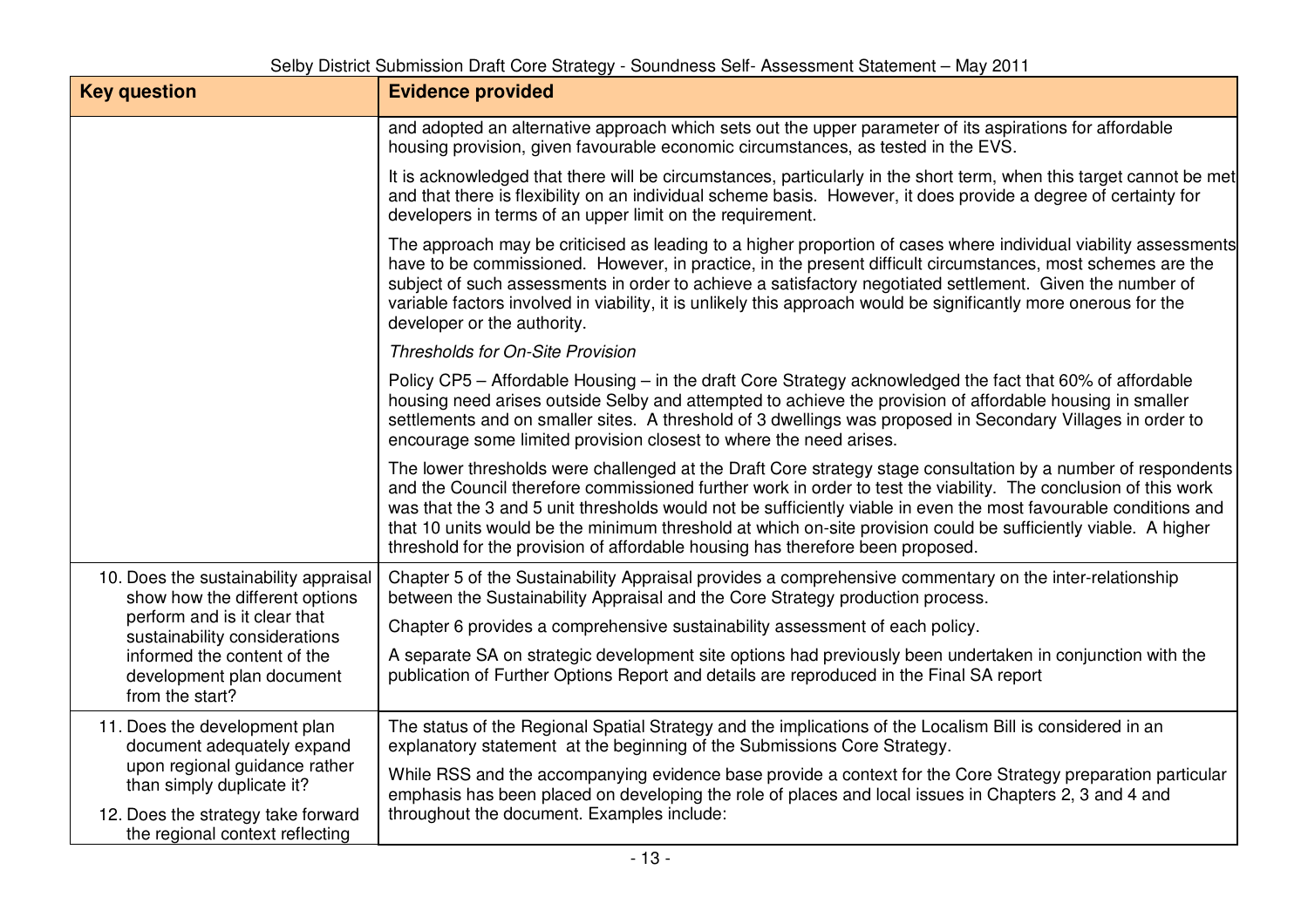Selby District Submission Draft Core Strategy - Soundness Self- Assessment Statement – May 2011

| <b>Key question</b>              | <b>Evidence provided</b>                                                                                                                                                                                              |
|----------------------------------|-----------------------------------------------------------------------------------------------------------------------------------------------------------------------------------------------------------------------|
| the local issues and objectives? | Expansion of the RSS spatial development strategy, particularly with regard to the role of village settlements<br>which is an important for issue for this rural District.                                            |
|                                  | local affordable housing thresholds and targets                                                                                                                                                                       |
|                                  | local policies for economic growth and town centre development                                                                                                                                                        |
|                                  | Policies for climate change, sustainability, energy efficiency, environmental protection features, which feature<br>issues of particular relevance to the District, including specific requirements for larger sites. |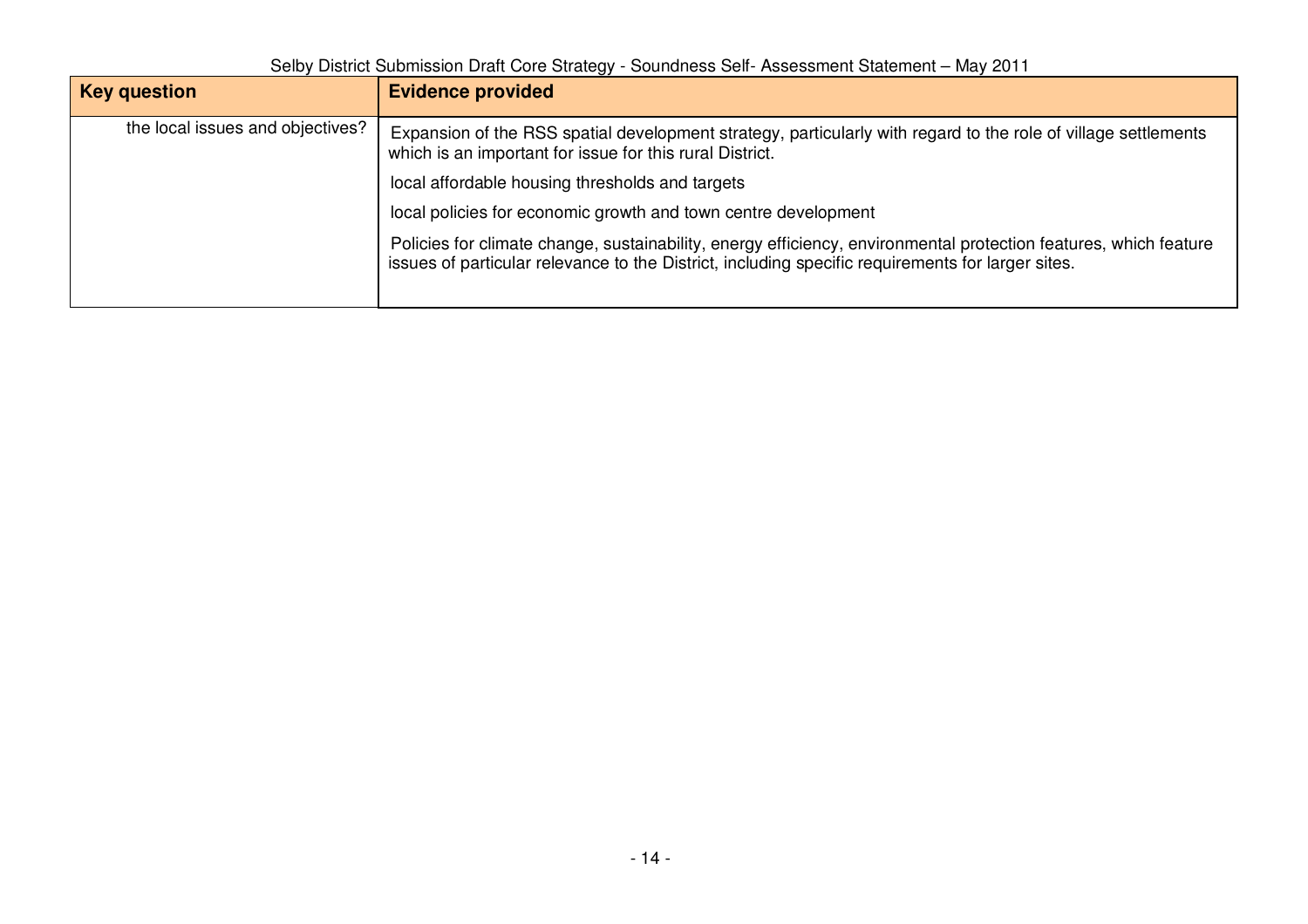| <b>Key question</b>                                                                                                                                                                                                                                  | <b>Evidence provided</b>                                                                                                                                                                                                                                                                                                                                                                                                                                                                                                              |
|------------------------------------------------------------------------------------------------------------------------------------------------------------------------------------------------------------------------------------------------------|---------------------------------------------------------------------------------------------------------------------------------------------------------------------------------------------------------------------------------------------------------------------------------------------------------------------------------------------------------------------------------------------------------------------------------------------------------------------------------------------------------------------------------------|
| <b>Effective</b>                                                                                                                                                                                                                                     |                                                                                                                                                                                                                                                                                                                                                                                                                                                                                                                                       |
| <b>Deliverable</b>                                                                                                                                                                                                                                   |                                                                                                                                                                                                                                                                                                                                                                                                                                                                                                                                       |
| 13. Has the council clearly identified<br>what the issues are that the<br>development plan document is<br>seeking to address?<br>14. Have priorities been set so that it<br>is clear what the development<br>plan document is seeking to<br>achieve? | Paragraphs 2.38 - 2.46 outline the Key Issues for the Strategy.<br>The Spatial Development Strategy establishes the broad approach to development in the District through a<br>spatial vision and accompanying aims and objectives. The individual polices set out the Council's requirements<br>for achieving sustainable forms of development. Together these provide a comprehensive strategy for<br>influencing development within the District over the next 15 years or so                                                      |
| 15. Are there any cross-boundary<br>issues that should be addressed<br>and, if so, have they been<br>adequately addressed?                                                                                                                           | The Council has consulted all adjoining Local Planning Authorities, the Regional Planning Authority, (up until the<br>point it ceased to exist and Government Office for Yorkshire and the Humber) during the preparation of the Core<br>Strategy. No adverse comments suggesting any potential cross-boundary conflict on policies or issues that<br>require further investigation have been received have been received.<br>The main cross-boundary issue relevant to the Strategy is the strong linkage between Selby District and |
|                                                                                                                                                                                                                                                      | surrounding larger towns and cities, leading to out-commuting for housing, employment and retailing and other<br>services. The issue was included as one of the Key Issues for the Core Strategy.                                                                                                                                                                                                                                                                                                                                     |
|                                                                                                                                                                                                                                                      | Cross boundary issues regarding housing markets, employment growth and communication linkages and<br>transport were also debated during the RSS process as Selby falls within both the Leeds City Region and York<br>sub-area.                                                                                                                                                                                                                                                                                                        |
|                                                                                                                                                                                                                                                      | Both RSS and the Core Strategy acknowledge the high levels of commuting from Selby District to surrounding<br>towns and reinvigorating and developing the economy is identified as a Key Issue and Challenge in the Core<br>Strategy in order to create a more self-contained, sustainable way of life for the Districts residents. A similar<br>scenario applies to retailing and the development of an improved level of services generally within the District.                                                                    |
| 16. Does the development plan<br>document contain clear<br>objectives?                                                                                                                                                                               | The Core Strategy incorporates a spatial portrait and identifies key issues in Chapter 2 and sets out a clear<br>vision with aims and objectives in Chapter 3.                                                                                                                                                                                                                                                                                                                                                                        |
| 17. Are the objectives specific to the<br>place; as opposed to being                                                                                                                                                                                 | The objectives have been selected to address the identified key issues particularly the overriding priorities of                                                                                                                                                                                                                                                                                                                                                                                                                      |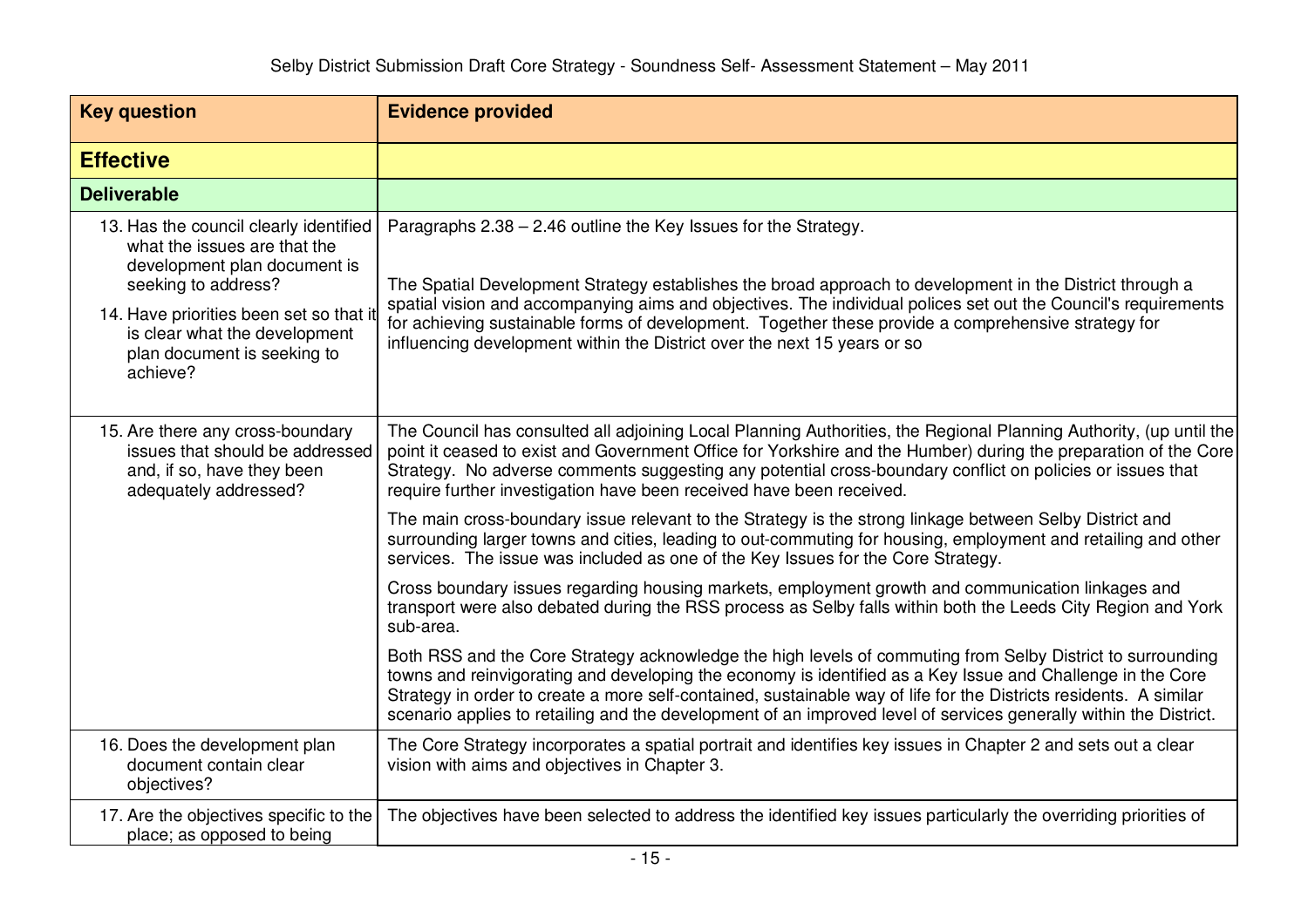| <b>Key question</b>                                                                 | <b>Evidence provided</b>                                                                                                                                                                                                                                                               |
|-------------------------------------------------------------------------------------|----------------------------------------------------------------------------------------------------------------------------------------------------------------------------------------------------------------------------------------------------------------------------------------|
| general and applicable to<br>anywhere?<br>18. Is there a direct relationship        | developing the economy and creating a more sustainable development pattern.                                                                                                                                                                                                            |
|                                                                                     | Other objectives acknowledge the broadly rural nature of the District and emphasise the importance of<br>protecting its character and its settlements in line with national policy.                                                                                                    |
| between the identified issues<br>and the objectives?                                | General consensus on objectives has been achieved through the consultation process.                                                                                                                                                                                                    |
|                                                                                     | Prior to finalising the Draft Core Strategy, the spatial portrait, aims and objectives were refined to better reflect a<br>place based approach as advocated by CABE.                                                                                                                  |
| 19. Is it clear how the policies will<br>meet the objectives?                       | A list of the relevant strategic objectives is included at the beginning of each section dealing with individual<br>policies.                                                                                                                                                          |
| 20. Are there any obvious gaps in                                                   | It is considered the policies cover all the objectives and there are no significant gaps.                                                                                                                                                                                              |
| the policies, with regard to the<br>objectives of the development<br>plan document? | The Core Strategy policies have been drawn up specifically to achieve the objectives identified in Chapter 3.                                                                                                                                                                          |
| 21. Are there realistic timescales<br>related to the objectives?                    | The Core Strategy is a strategic document and the policies provide a flexible framework to guide development<br>and the production of future site specific/detailed Development Plan Documents. Examples of realistic<br>timescale setting are as follows:-                            |
|                                                                                     | a)Chapter 5 includes a housing management policy aimed at ensuring a continuous supply of land in<br>accordance with PPS3. Land release can be managed to meet the need and in response to unexpected events<br>such as previously developed land becoming available.                  |
|                                                                                     | b)Paragraph 5.37 provides an indication of how the Strategic Development Site (Policy CP2A) will be phased to<br>achieve a smooth delivery process, beginning with an early phase adjacent to the A19. The proposed master<br>plan will provide greater detail on the phasing process. |
|                                                                                     | c)Paragraphs 5.40 and 5.41 of the Core Strategy set out the timescales envisaged for bringing forward the main<br>sources of residential land which is based on consultation with housebuilders.                                                                                       |
|                                                                                     | d)Similarly the Core Strategy plans for positive employment growth which will be monitored on an annual basis.                                                                                                                                                                         |
|                                                                                     | e)Trends such as reducing the proportion of outward commuting can generally only be reliably monitored<br>through the national census, so 2021 is used as a timescale. (See Figure 13)                                                                                                 |
|                                                                                     | f)A positive trend in the number of houses being built to higher national sustainability standards can be<br>monitored on an annual basis.                                                                                                                                             |
|                                                                                     | g) Policy CP14 includes a target date of 2021 in setting the Districts target contribution toward renewable energy<br>based on robust sub-regional studies.                                                                                                                            |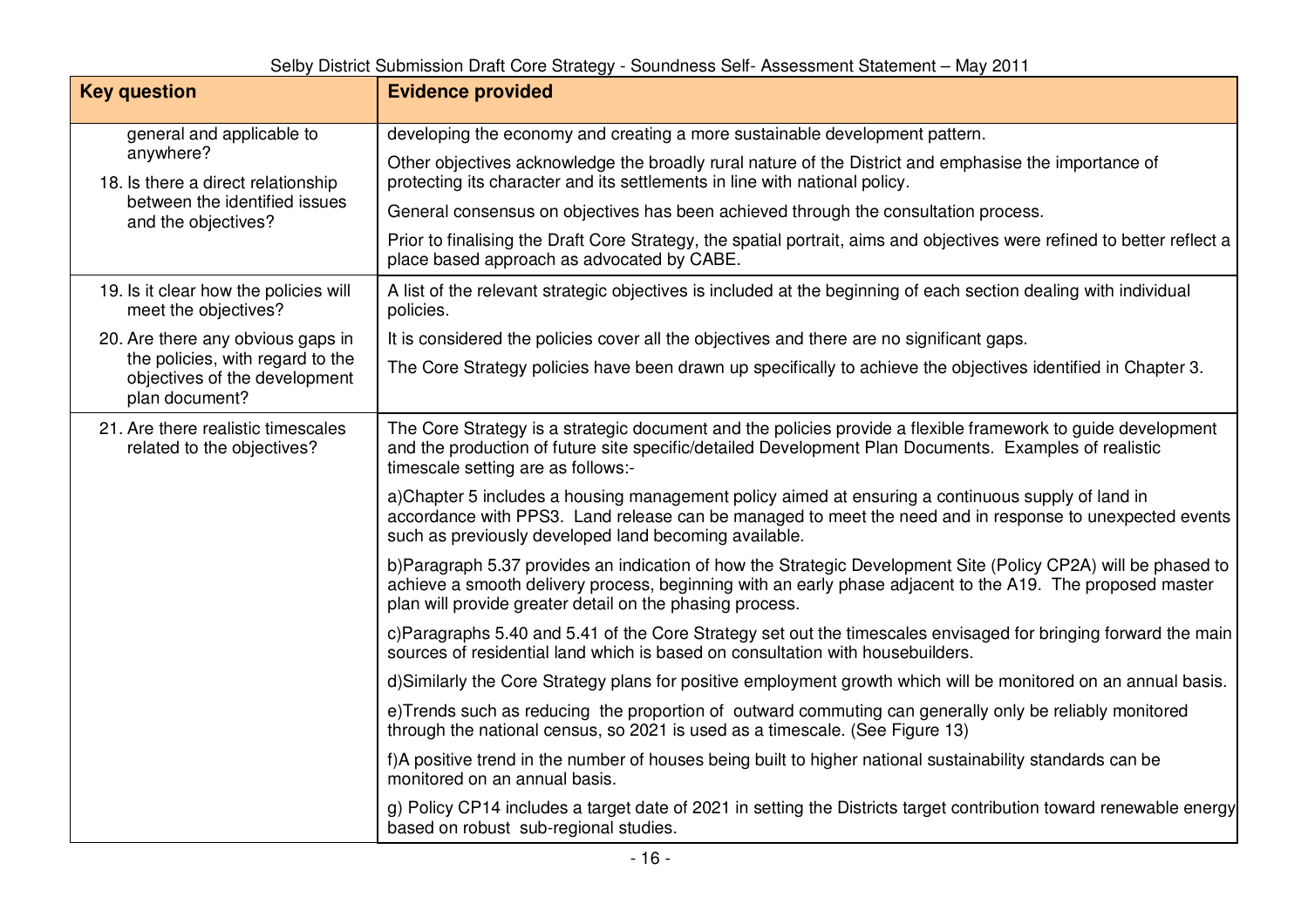| <b>Key question</b>                                                                                            | <b>Evidence provided</b>                                                                                                                                                                                                                                                                                                                          |
|----------------------------------------------------------------------------------------------------------------|---------------------------------------------------------------------------------------------------------------------------------------------------------------------------------------------------------------------------------------------------------------------------------------------------------------------------------------------------|
| 22. Are the policies internally<br>consistent?                                                                 | The Core Strategy objectives were developed at the outset of the process (See Issues and Options report and<br>Draft Core Strategy) and have progressed through successive stages with subsequent amendment and<br>refinement to reflect stakeholder comments.                                                                                    |
|                                                                                                                | The Sustainability Appraisal assessed the Core Strategy objectives against the sustainability appraisal<br>objectives and found no cases where two sets of objectives were clearly incompatible. (In some cases<br>compatibility depended upon how the objectives were interpreted in terms of implementation) (See Table 2 of<br>the Appraisal.) |
|                                                                                                                | The relationship of the Core Strategy with other Local Development Documents and the chain of conformity are<br>set out in the current (fourth) Local Development Scheme (October 2010).                                                                                                                                                          |
| 23. Does the development plan<br>document contain material                                                     | The Core Strategy is one of three Development Plan Documents being prepared which together will form the<br>basis for planning decisions within the District up to the next 15 years.                                                                                                                                                             |
| which:<br>is already in another plan<br>should be logically be in a<br>$\bullet$                               | The Core Strategy is a non- site specific document, other than for the Strategic Housing and Employment Site<br>proposed for Selby. It is complemented by both the Site Allocations DPD and the Development Management<br>DPD which will be prepared in that order. (See 4 <sup>th</sup> Local Development Scheme, 20.10.11)                      |
| different plan                                                                                                 | Policies CP13 and CP14                                                                                                                                                                                                                                                                                                                            |
| should not be in a plan at all?<br>$\bullet$                                                                   | Government Office identified potential conflict of parts of Policies CP13 and 14 with the County Council's Waste<br>and Minerals policies respectively. Following consultation a cross reference to the County Council policies has<br>been included in order to avoid any confusion.                                                             |
| 24. Does the development plan<br>document explain how its key<br>policy objectives will be<br>achieved?        | The Core Strategy aims to provide a framework to assist the development of the spatial strategy and vision of<br>the Sustainable Community Strategy for Selby District and link with other Council plans. (See Paragraphs 5.2.-<br>5.8 of the Local Development Scheme).                                                                          |
|                                                                                                                | The Draft Core Strategy (at the time it was published) was judged to be in conformity with the Regional Spatial<br>Strategy by Local Government for Yorkshire and the Humber, who wrote to the Council to that effect as part of<br>their consultation response.                                                                                  |
| 25. If there are development<br>management policies, are they<br>supportive of the strategy and<br>objectives? | Policies CP1A, CP2A, CP3, CP5, CP6, CP7, CP10 and CP11(B) incorporate development management<br>elements.                                                                                                                                                                                                                                         |
|                                                                                                                | Policy CP1A complements the housing distribution strategy by providing greater clarity about the way proposals<br>for speculative residential development will be managed to meet the twin objectives of meeting housing needs<br>as locally as possible but without unduly compromising broader sustainability objectives.  This is an important |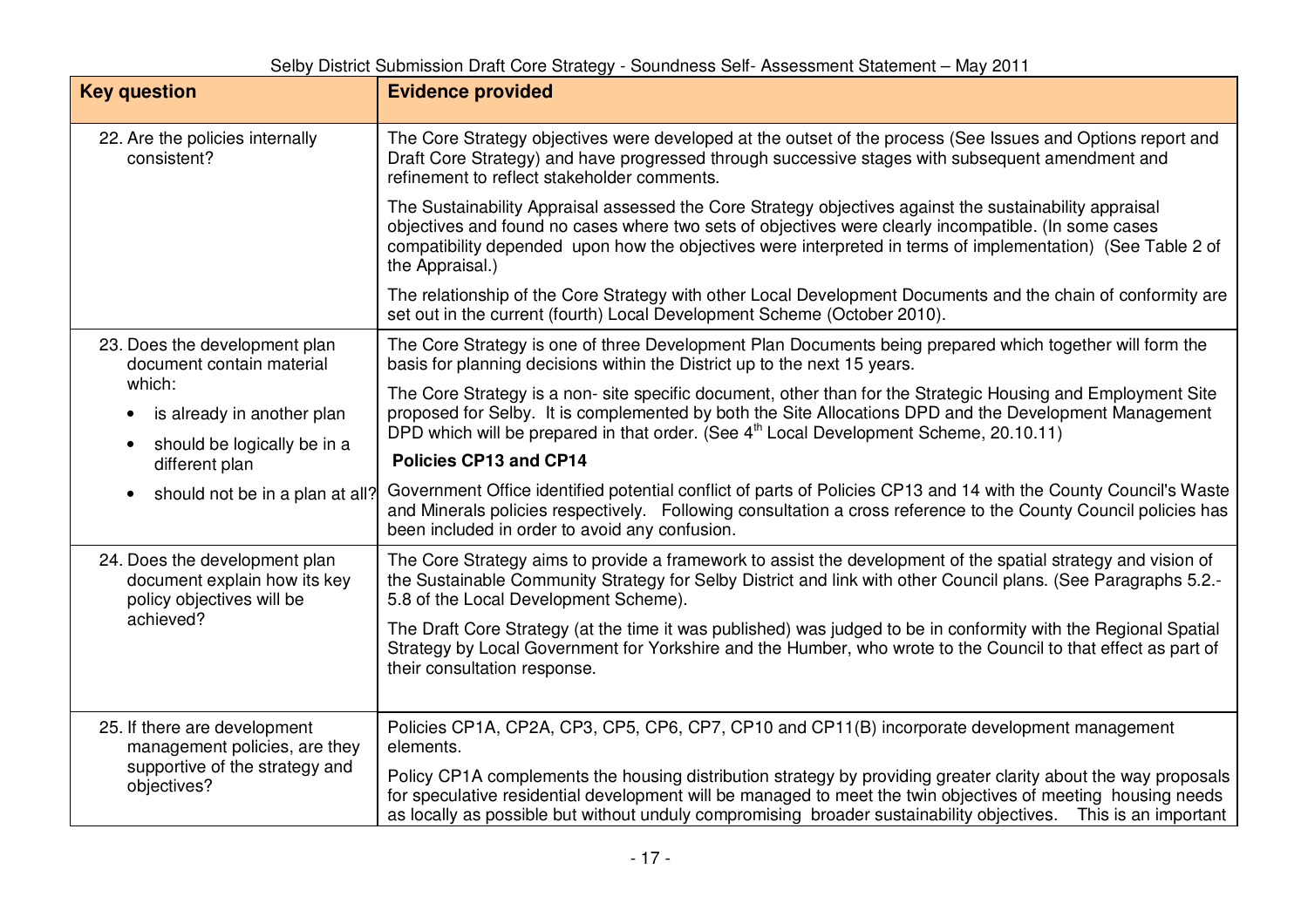| <b>Key question</b>                                                                                                                                                     | <b>Evidence provided</b>                                                                                                                                                                                                                                                                                                                                                         |
|-------------------------------------------------------------------------------------------------------------------------------------------------------------------------|----------------------------------------------------------------------------------------------------------------------------------------------------------------------------------------------------------------------------------------------------------------------------------------------------------------------------------------------------------------------------------|
|                                                                                                                                                                         | issue in a rural district such as Selby.                                                                                                                                                                                                                                                                                                                                         |
|                                                                                                                                                                         | CP2A is intended to facilitate delivery and comprehensive planning of a strategic development site                                                                                                                                                                                                                                                                               |
|                                                                                                                                                                         | CP3 provides guidance to facilitate the maintenance of a five year housing land supply through the development<br>management process.                                                                                                                                                                                                                                            |
|                                                                                                                                                                         | CP5 and CP6 provide mechanisms for securing the delivery of affordable housing.                                                                                                                                                                                                                                                                                                  |
|                                                                                                                                                                         | CP7 includes criteria to control proposals for gypsy and traveller pitches.                                                                                                                                                                                                                                                                                                      |
|                                                                                                                                                                         | CP10 includes criteria to facilitate rural diversification.                                                                                                                                                                                                                                                                                                                      |
|                                                                                                                                                                         | CP11(B) complements the strategic vision for developing and enhancing the 3 town centres.                                                                                                                                                                                                                                                                                        |
| 26. Have the infrastructure<br>implications of the<br>strategy/policies clearly been<br>identified?                                                                     | The Infrastructure Delivery Plan provides the most up to date information on infrastructure requirements and<br>programming. Evidence has been supplied by a range of infrastructure and service providers.                                                                                                                                                                      |
| 27. Are the delivery mechanisms<br>and timescales for                                                                                                                   | Core Strategy Chapter 8 (Paragraphs 8.10 to 8.13) deals with delivery. Figure 13 provides information on the<br>delivery agencies associated with each policy.                                                                                                                                                                                                                   |
| implementation of the policies<br>clearly identified?                                                                                                                   | Paragraphs 5.40 and 5.41 of the Core Strategy set out the timescales envisaged for bringing forward the main<br>sources of residential land.                                                                                                                                                                                                                                     |
|                                                                                                                                                                         | The main site specific proposal within the Strategy is the Strategic Housing and Employment Site at Olympia<br>Park, Selby. A Delivery Framework document prepared jointly by the landowners demonstrates the viability and<br>deliverability of the scheme, which also benefits fro a 'Concept Plan' prepared in consultation with the local<br>community and key stakeholders. |
|                                                                                                                                                                         | A Site Allocations DPD is currently in preparation, which will identify specific sites for development and their<br>phasing in order to ensure delivery of housing, employment and other land uses, together with associated<br>infrastructure and services.                                                                                                                     |
| 28. Is it clear who is going to deliver<br>the required infrastructure and<br>does the timing of the provision<br>complement the timescale of the<br>strategy/policies? | Details are provided in the accompanying Infrastructure Delivery Plan and the Delivery framework document for<br>the Olympia Park strategic development site.                                                                                                                                                                                                                    |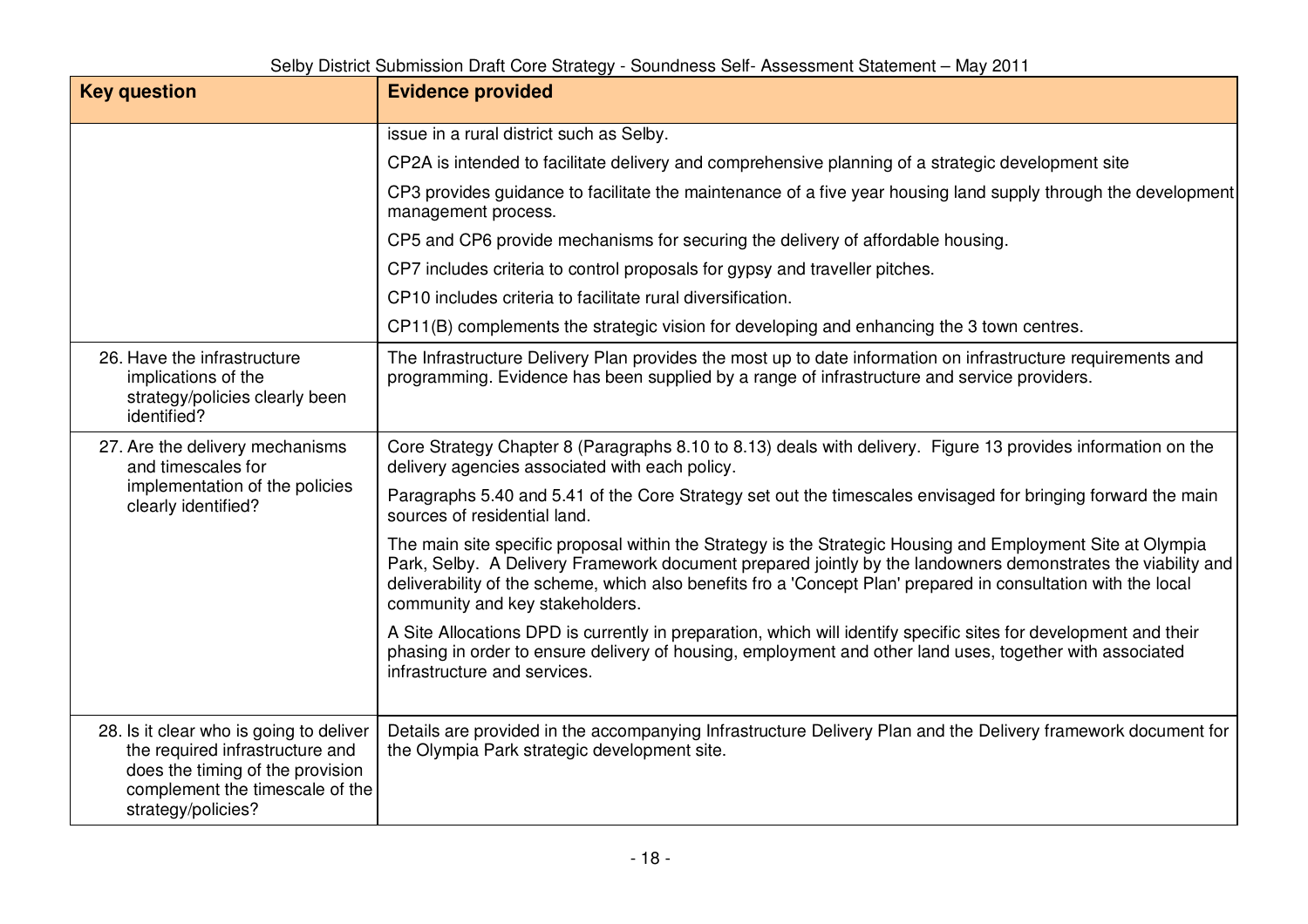| <b>Key question</b>                                                                                                                                                                                                                                                                                                                                                                            | <b>Evidence provided</b>                                                                                                                                                                                                                                                                                                                                                                                                                                                                                                                                                                                                                                                                                                              |
|------------------------------------------------------------------------------------------------------------------------------------------------------------------------------------------------------------------------------------------------------------------------------------------------------------------------------------------------------------------------------------------------|---------------------------------------------------------------------------------------------------------------------------------------------------------------------------------------------------------------------------------------------------------------------------------------------------------------------------------------------------------------------------------------------------------------------------------------------------------------------------------------------------------------------------------------------------------------------------------------------------------------------------------------------------------------------------------------------------------------------------------------|
| 29. Is it clear who is intended to<br>implement each part of the<br>strategy/ development plan<br>document?<br>30. Where actions required to<br>implement policy are outside the<br>direct control of the council, is<br>there evidence of commitment<br>from the relevant organisation to<br>implement the policies?                                                                          | The Infrastructure Delivery Plan provides the most up to date information on infrastructure requirements and<br>programming. The Council has liaised fully with all the main infrastructure providers who support the proposals<br>of the Strategy.<br>The Strategic Housing and Employment site at Olympia Park, Selby is the major site specific proposal within<br>the Strategy which is supported by a Delivery Framework Document. This includes consideration of the<br>infrastructure implications.<br>Core Strategy Chapter 8 (Paragraphs 8.10 to 8.13) also identifies other agencies that are responsible for<br>delivery and Figure 13 provides specific information on the delivery agencies associated with each policy. |
| 31. Does the development plan<br>document reflect the concept of<br>spatial planning?<br>32. Does it go beyond traditional<br>land use planning by bringing<br>together $-$ and integrating $-$<br>policies for development, and<br>the use of land, with other<br>policies and programmes from a<br>variety of organisations that<br>influence the nature of places<br>and how they function? | The Core Strategy has a spatial development strategy at its core (See Ch 4) but also includes policies relating to<br>a broader range of topics such as: Community Services and Infrastructure (CP8), supporting Green<br>Infrastructure; and Improving the Quality of Life (Ch 7) with strong emphasis on sustainable development issues,<br>improving resource efficiency, reducing carbon emissions and increasing biodiversity.<br>Policy CP16 on Design Quality refers to a variety of issues relating to well being including promoting healthier<br>communities, addressing crime reduction and community integration issues.                                                                                                  |
| 33. Does the development plan<br>document take into account<br>matters which may be imposed<br>by circumstance,<br>notwithstanding the council's<br>views about the matter?                                                                                                                                                                                                                    | The Council is not aware of any matters which may be imposed and significantly affect the Strategy, other than<br>possibly resource constraints in the current economic climate. Generally the Government's emphasis is on local<br>determination of issues rather than imposition.<br>It is considered that the strategy is sufficiently flexible to allow for an appropriate response to a reduced<br>resource input. The main effect is likely to be a slippage in timescales rather than a major alteration to strategy.                                                                                                                                                                                                          |
| <b>Flexible</b>                                                                                                                                                                                                                                                                                                                                                                                |                                                                                                                                                                                                                                                                                                                                                                                                                                                                                                                                                                                                                                                                                                                                       |
| 34. Is the development plan<br>document flexible enough to<br>respond to a variety of, or<br>unexpected changes in,                                                                                                                                                                                                                                                                            | The Strategy will be closely monitored (See Table 13). The Strategy has been formulated to provide a flexible<br>process rather than rigidly adhere to fixed timescales. For example Policy CP3 specifically outlines the process<br>to be used to approach regulate housing land release.                                                                                                                                                                                                                                                                                                                                                                                                                                            |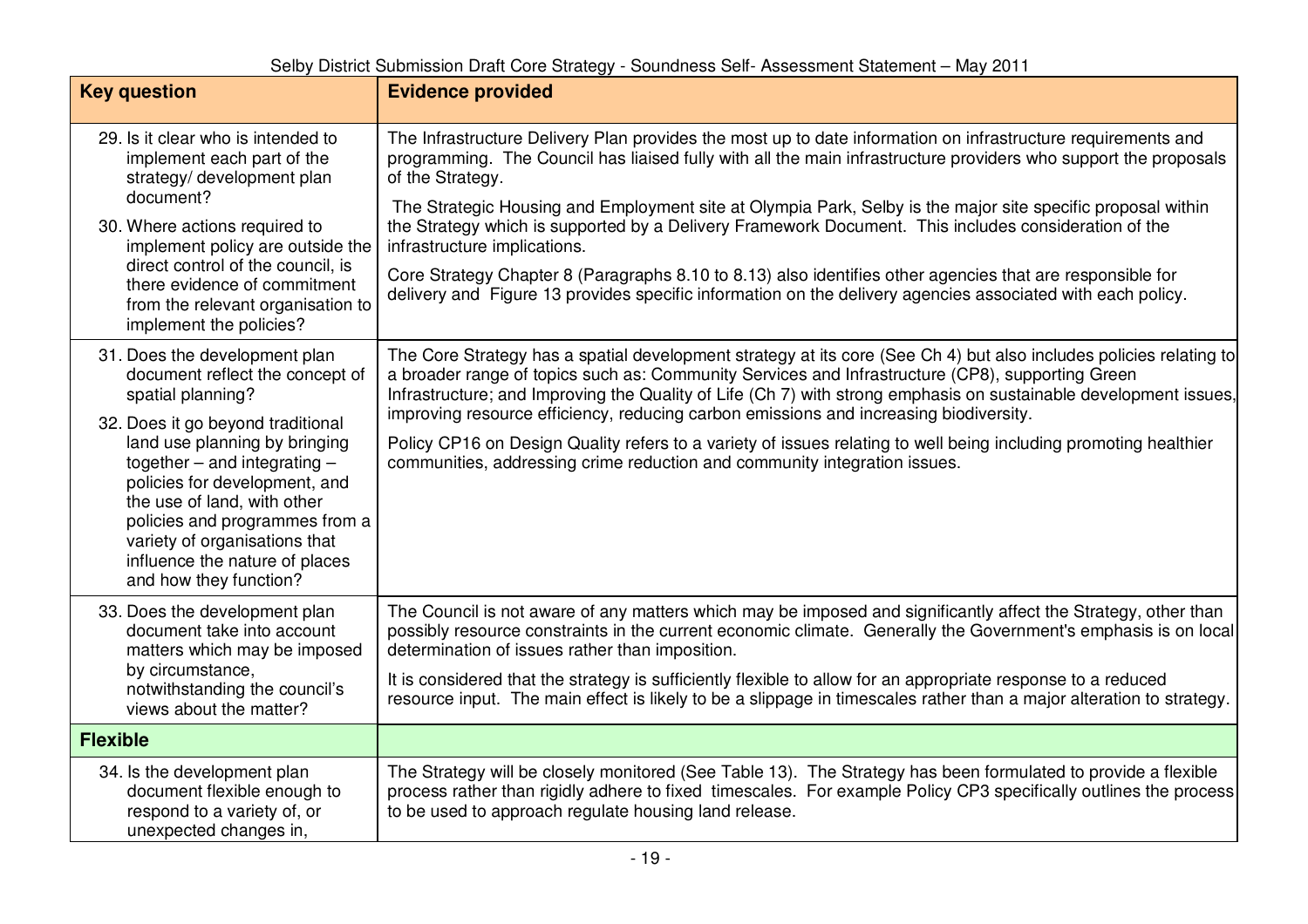| <b>Key question</b>                                                                                                                                                             | <b>Evidence provided</b>                                                                                                                                                                                                                                                                                                                                                                                                                                                                                                                     |
|---------------------------------------------------------------------------------------------------------------------------------------------------------------------------------|----------------------------------------------------------------------------------------------------------------------------------------------------------------------------------------------------------------------------------------------------------------------------------------------------------------------------------------------------------------------------------------------------------------------------------------------------------------------------------------------------------------------------------------------|
| circumstances?                                                                                                                                                                  | Probably the single greatest threat to the Strategy would be the failure of the Olympia Park Strategic Housing<br>site to become operational within the next five years However, the extent of preparatory and pre-application<br>work undertaken to date gives the Council confidence that the development will progress as planned, provided<br>general market conditions continue to improve. (The developers are intending to submit relevant planning<br>applications autumn 2011)                                                      |
|                                                                                                                                                                                 | In the event of significant slippage occurring, the Council would consider bringing forward a number of smaller<br>sites in the Selby area which are being identified in the Site Allocations DPD.                                                                                                                                                                                                                                                                                                                                           |
| 35. Is the development plan<br>document sufficiently flexible to<br>deal with any changes to, for<br>example, housing figures from<br>an emerging regional spatial<br>strategy? | While a number of issues have been raised throughout the preparation process regarding the capacity of key<br>settlements to accommodate continued growth,, particularly Selby, the evidence base demonstrates how<br>potential flood risk and highway constraints may be overcome.                                                                                                                                                                                                                                                          |
|                                                                                                                                                                                 | In addition work undertaken in connection with the SHLAA, the Sequential Test undertaken in connection with<br>the PPS25 SFRA, and the Site Allocations DPD demonstrate that there is a healthy supply of potential<br>development land well in excess of the current identified requirement.                                                                                                                                                                                                                                                |
|                                                                                                                                                                                 | A significant upward increase in the level of growth proposed at some point in the future could therefore be<br>accommodated though proportionate increases across the settlement hierarchy, and or by promoting a slightly<br>enhanced role for the two local service centres, without compromising the existing settlement pattern.                                                                                                                                                                                                        |
| 36. Does the development plan<br>document include the remedial<br>actions that will be taken if the<br>strategies/policies are failing?                                         | The main areas where the strategy may most obviously be monitored as not performing, are in terms of housing<br>and employment delivery. Whilst the Strategy cannot influence the general health of the housing market, it can<br>have some influence on housing delivery in terms of supply of housing land. Policy CP3 aims to ensure that<br>there is an adequate supply of land. Close monitoring will ensure that remedial action can be taken if<br>housebuilding in the District is not keeping up with forecast and national trends. |
|                                                                                                                                                                                 | It is less easy to be specific with regard to employment growth. However, close monitoring of trends will indicate<br>whether the direction of change is positive. Policy CP9 is considered sufficiently flexible to accommodate most<br>implementation measures aimed at making the District a more attractive location for employment growth. Lack<br>of employment land in itself is unlikely to be an issue, provide the provisions of Policy CP9 are implemented.                                                                       |
| <b>Monitoring</b>                                                                                                                                                               |                                                                                                                                                                                                                                                                                                                                                                                                                                                                                                                                              |
| 37. Does the development plan<br>document contain targets and<br>milestones that relate to the<br>delivery of the policies, including                                           | The submission Core Strategy includes a monitoring and implementation framework based on policies,<br>objectives, intended outcomes, indicators and targets (Chapter 8).                                                                                                                                                                                                                                                                                                                                                                     |
|                                                                                                                                                                                 | The Submission Core Strategy also includes a housing trajectory (See Paragraph 5.42) which will be updated<br>annually in the Annual Monitoring Report                                                                                                                                                                                                                                                                                                                                                                                       |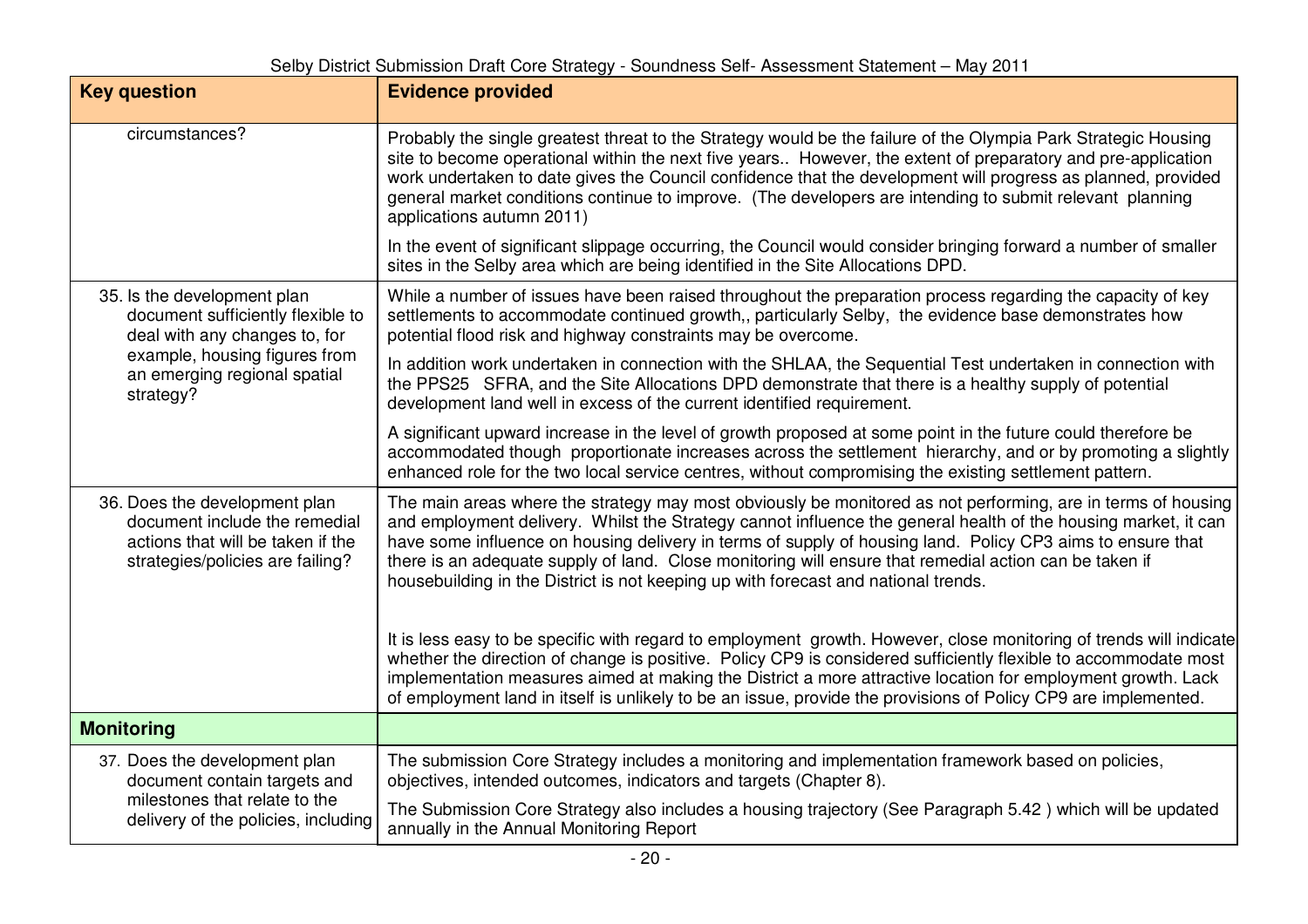| <b>Key question</b>                                                                                                           | <b>Evidence provided</b>                                                                                                                                                                                                                                                                                                           |
|-------------------------------------------------------------------------------------------------------------------------------|------------------------------------------------------------------------------------------------------------------------------------------------------------------------------------------------------------------------------------------------------------------------------------------------------------------------------------|
| housing trajectories where the<br>plan contains housing<br>allocations?                                                       |                                                                                                                                                                                                                                                                                                                                    |
| 38. Is it clear how these are to be<br>measured and are these linked<br>to the production of the annual<br>monitoring report? | Paragraphs 8.5 - 8.9 of the Submission Core Strategy describes three types of indicators and explains how<br>indicators and targets will be measured through the Annual Monitoring Report. The Annual Monitoring Report<br>will also record progress on meeting Local Development Scheme milestones and effectiveness of policies. |
| 39. Are suitable targets and<br>indicators present (by when, how<br>and by whom)?                                             | The submission Core Strategy includes a monitoring and implementation framework based on policies,<br>objectives, intended outcomes, indicators and targets which is summarised in Figure 13(See Chapter 8), which<br>also identifies delivery agencies.                                                                           |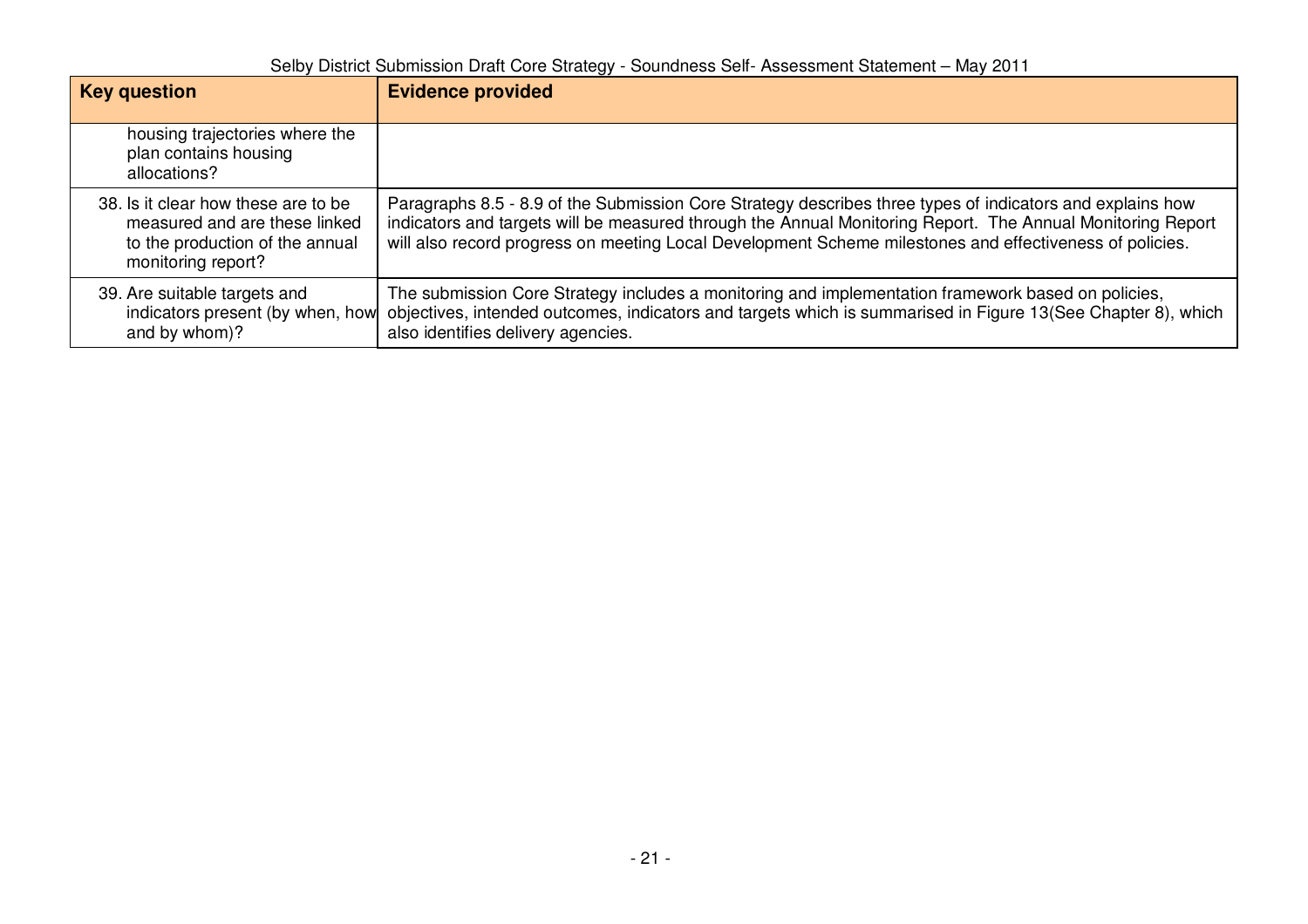| <b>Key question</b>                                                                                                                                                                        | <b>Evidence provided</b>                                                                                                                                                                                                                                                                                                                                                                                                                                                                                                                                                                                                                                                  |
|--------------------------------------------------------------------------------------------------------------------------------------------------------------------------------------------|---------------------------------------------------------------------------------------------------------------------------------------------------------------------------------------------------------------------------------------------------------------------------------------------------------------------------------------------------------------------------------------------------------------------------------------------------------------------------------------------------------------------------------------------------------------------------------------------------------------------------------------------------------------------------|
| <b>National policy</b>                                                                                                                                                                     |                                                                                                                                                                                                                                                                                                                                                                                                                                                                                                                                                                                                                                                                           |
| 40. Does the development plan<br>document contain any policies or<br>proposals that are not consistent<br>with national planning policy?<br>41. If yes, is there a local<br>justification? | Full account has been taken of national planning policy in the preparation of the Core Strategy.                                                                                                                                                                                                                                                                                                                                                                                                                                                                                                                                                                          |
|                                                                                                                                                                                            | The Strategy has been amended since the publication of the Draft Core Strategy in February 2010 to ensure<br>compliance with the latest versions of national policy which have been introduced.                                                                                                                                                                                                                                                                                                                                                                                                                                                                           |
|                                                                                                                                                                                            | This includes the comprehensively revised PPS4 and the amendments to PPS3 with changes to the<br>categorisation of 'garden land' as previously developed land.                                                                                                                                                                                                                                                                                                                                                                                                                                                                                                            |
|                                                                                                                                                                                            | Views expressed by the (former) Government Office at each stage of preparation have also been taken into<br>account.                                                                                                                                                                                                                                                                                                                                                                                                                                                                                                                                                      |
|                                                                                                                                                                                            | Policies which may be perceived as not fully consistent with national guidance are: CP5 Affordable Housing,<br>CP9 Scale and Distribution of Economic Growth and CP11 Town Centres and Local services.                                                                                                                                                                                                                                                                                                                                                                                                                                                                    |
|                                                                                                                                                                                            | CP <sub>5</sub>                                                                                                                                                                                                                                                                                                                                                                                                                                                                                                                                                                                                                                                           |
|                                                                                                                                                                                            | PPS 3 indicates a national indicative site size threshold of 15 dwellings. Policy CP5 utilises a minimum<br>threshold of 10 dwellings for on-site provision and also provides the potential to negotiate commuted sums to<br>contribute towards affordable housing provision elsewhere.                                                                                                                                                                                                                                                                                                                                                                                   |
|                                                                                                                                                                                            | PPS 3 does, however, allow lower thresholds to be used where viable and practicable, including in rural areas.<br>The assessment of housing need in the Strategic Housing Market Assessment indicates an affordable housing<br>requirement over the next 5 years which is almost equal to the overall housing provision figure. In these<br>circumstances, and as market housing is likely to be the principal source of funding for affordable housing over<br>the life-time of the strategy, it is considered that the evidence provides justification for aiming to achieve the<br>maximum level of affordable housing provision, subject to viability considerations. |
|                                                                                                                                                                                            | The Economic Viability Study justifies a reduction in the threshold for on-site provision to 10 dwellings subject to<br>appropriate market conditions. The Council also considers that, below that level, an appropriate, smaller<br>contribution per house should be negotiated. The contribution per site would not total more than the equivalent<br>of the cost of one affordable dwelling and would be subject to prevailing viability conditions.                                                                                                                                                                                                                   |
|                                                                                                                                                                                            | <b>CP9/CP11</b>                                                                                                                                                                                                                                                                                                                                                                                                                                                                                                                                                                                                                                                           |
|                                                                                                                                                                                            | Whilst Policy CP9 gives priority to achieving business, professional and financial services in Selby Town centre,<br>it does not preclude out of centre locations close to the Selby By-pass. CP11B(b) indicates that any such<br>development proposals outside town centres should, however, be subject to the sequential approach as set out<br>in PPS4 and which will be subsequently elaborated on in site specific DPDs.                                                                                                                                                                                                                                             |
|                                                                                                                                                                                            | The Employment Land Study 2007 undertaken by GVA Grimley on behalf of the Council identified growth in                                                                                                                                                                                                                                                                                                                                                                                                                                                                                                                                                                    |